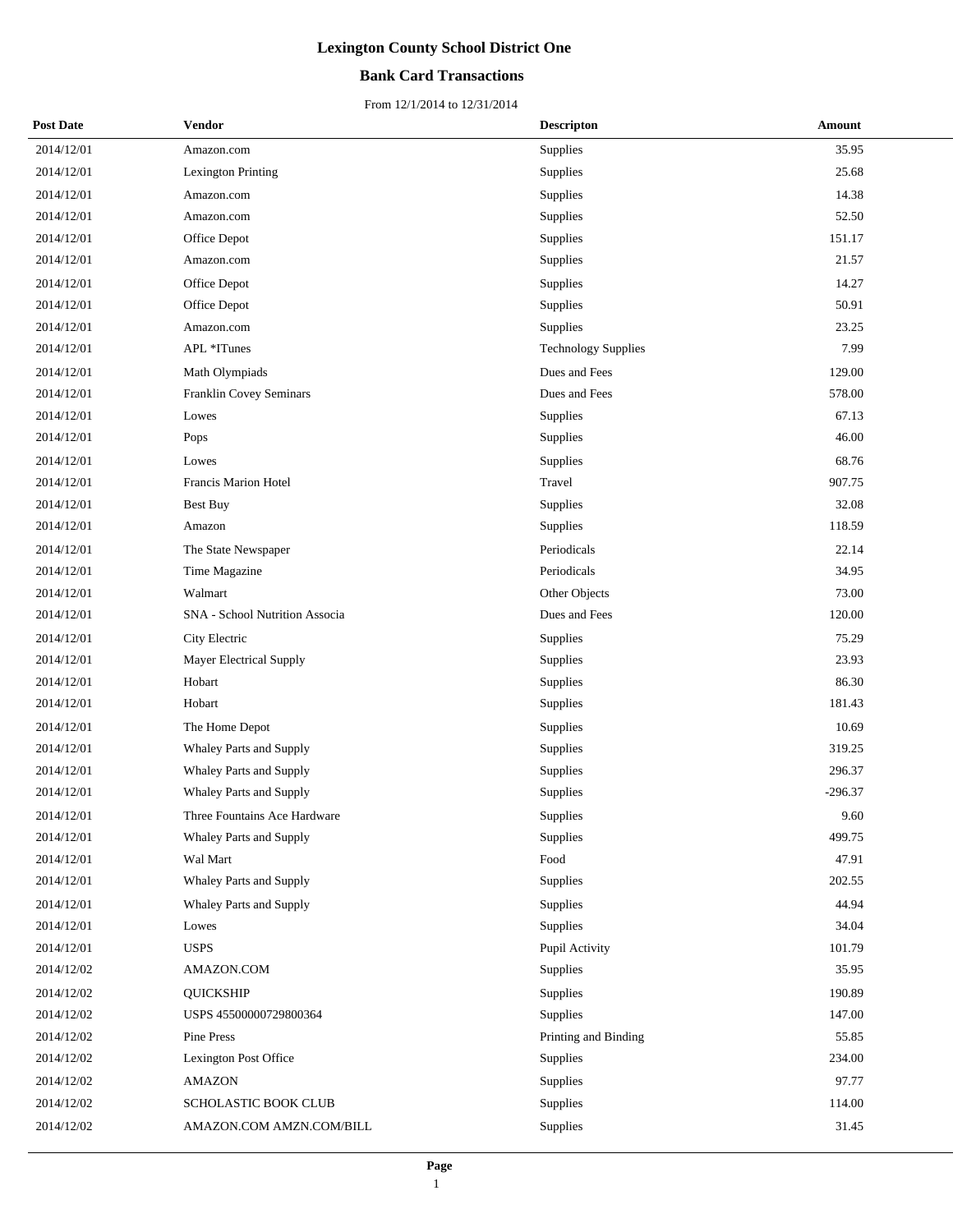## **Bank Card Transactions**

| <b>Post Date</b> | Vendor                        | <b>Descripton</b>          | Amount  |
|------------------|-------------------------------|----------------------------|---------|
| 2014/12/02       | AMAZON.COM AMZN.COM/BILL      | Supplies                   | 85.20   |
| 2014/12/02       | AMAZON.COM AMZN.COM.BILL      | Supplies                   | 62.91   |
| 2014/12/02       | <b>Academy Sports</b>         | Supplies                   | 43.19   |
| 2014/12/02       | <b>USPS</b>                   | Supplies                   | 735.00  |
| 2014/12/02       | <b>UPS</b> Store              | Supplies                   | 28.65   |
| 2014/12/02       | Walmart                       | Supplies                   | 38.42   |
| 2014/12/02       | Dollar Tree                   | Supplies                   | 6.42    |
| 2014/12/02       | Precision Roller              | Supplies                   | 167.07  |
| 2014/12/02       | Lowes                         | Supplies                   | 112.16  |
| 2014/12/02       | Walmart                       | Supplies                   | 42.59   |
| 2014/12/02       | Candy Apple Costumes          | Supplies                   | 200.00  |
| 2014/12/02       | <b>SCASA</b>                  | Travel                     | 40.00   |
| 2014/12/02       | <b>SCASA</b>                  | Travel                     | 40.00   |
| 2014/12/02       | DISCOUNT DANCE SUPPLY         | Supplies                   | 349.34  |
| 2014/12/02       | DISCOUNT DANCE SUPPLY         | Supplies                   | 341.46  |
| 2014/12/02       | <b>PUBLIX</b>                 | Supplies                   | 30.83   |
| 2014/12/02       | PITT STOP                     | Supplies                   | 44.94   |
| 2014/12/02       | <b>CES</b>                    | Supplies                   | 39.40   |
| 2014/12/02       | CIRCLE K                      | Supplies                   | 64.00   |
| 2014/12/02       | SPINX SUNOCO                  | Supplies                   | 59.01   |
| 2014/12/02       | <b>AUTOZONE</b>               | Supplies                   | 238.71  |
| 2014/12/02       | <b>HOBBY LOBBY</b>            | Supplies                   | 68.46   |
| 2014/12/02       | <b>ENLOWS</b>                 | Supplies                   | 12.82   |
| 2014/12/02       | <b>VALUE HOBBY</b>            | Supplies                   | 304.71  |
| 2014/12/02       | <b>LOVES FUEL</b>             | Supplies                   | 58.03   |
| 2014/12/02       | <b>SCHEDULEONCE</b>           | <b>Technology Supplies</b> | 47.00   |
| 2014/12/02       | <b>USPS</b>                   | Supplies                   | 6.49    |
| 2014/12/02       | <b>HOBBY LOBBY</b>            | Supplies                   | 9.60    |
| 2014/12/02       | K-Mart                        | Supplies                   | 52.59   |
| 2014/12/02       | School Health Corp.           | Supplies                   | 22.10   |
| 2014/12/02       | <b>BOUND TO STAY BOUND</b>    | Library Books              | 83.90   |
| 2014/12/02       | <b>SCASA</b>                  | Travel                     | 90.00   |
| 2014/12/02       | EMBASSY KINGSTON PLANT MYRTLE | Travel                     | $-2.64$ |
| 2014/12/02       | <b>NSBA</b>                   | Travel                     | 695.00  |
| 2014/12/02       | Dropbox, Inc.                 | <b>Technology Supplies</b> | 99.00   |
| 2014/12/02       | <b>SCASA</b>                  | Travel                     | 40.00   |
| 2014/12/02       | Walmart                       | Supplies                   | 60.11   |
| 2014/12/02       | Walmart                       | Supplies                   | 42.25   |
| 2014/12/02       | <b>Best Buy</b>               | Supplies                   | 235.39  |
| 2014/12/02       | Walmart                       | Supplies                   | 56.28   |
| 2014/12/02       | Adobe Systems                 | <b>Technology Supplies</b> | 19.99   |
| 2014/12/02       | PSTA                          | Dues and Fees              | 125.00  |
| 2014/12/02       | <b>Yummy Creations</b>        | Other Objects              | 40.08   |
| 2014/12/02       | ID WHOLESALER                 | Supplies                   | 139.95  |
| 2014/12/02       | <b>AMAZON</b>                 | Supplies                   | 39.95   |
|                  |                               |                            |         |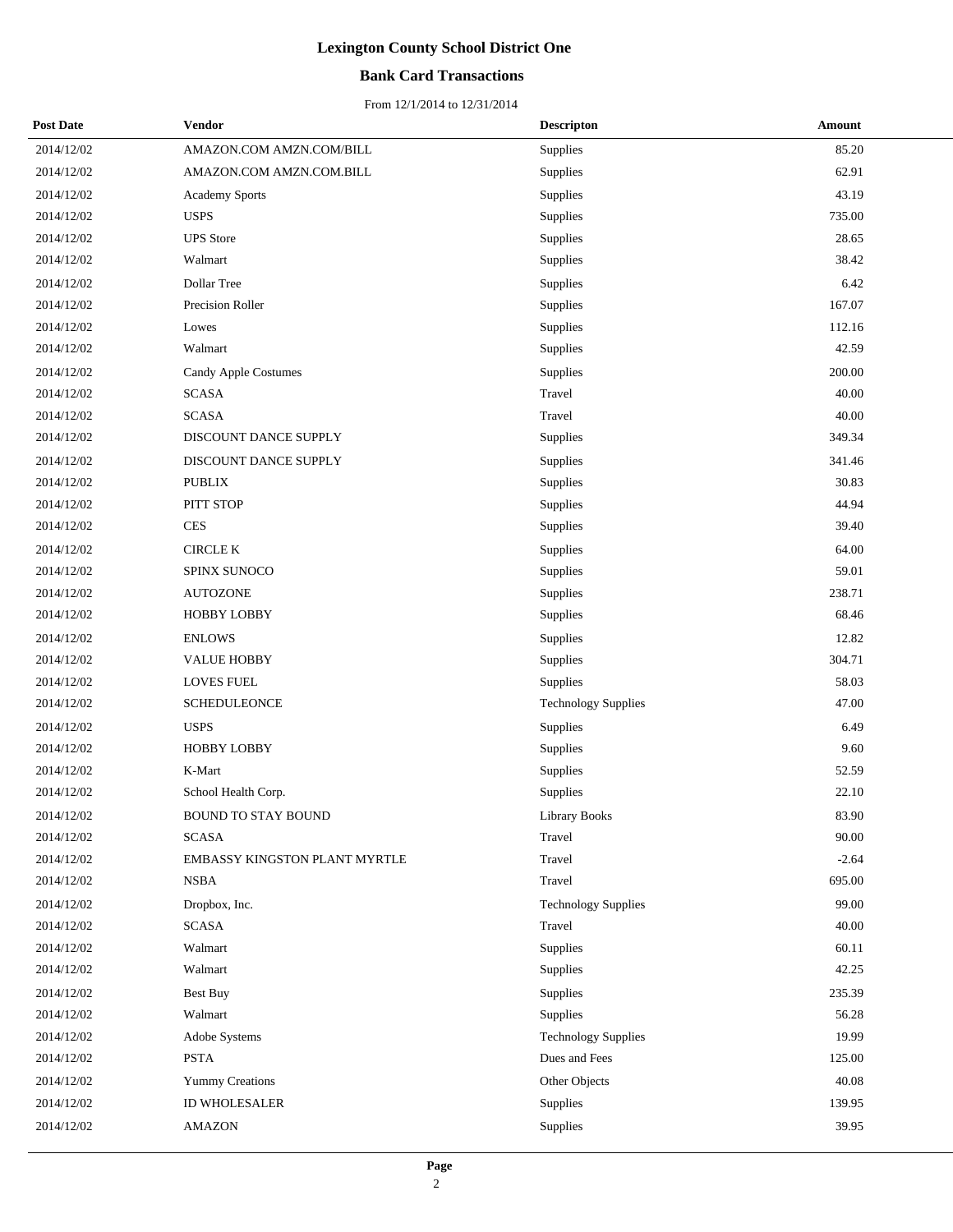## **Bank Card Transactions**

| <b>Post Date</b> | Vendor                       | <b>Descripton</b>   | Amount |
|------------------|------------------------------|---------------------|--------|
| 2014/12/02       | City Electric                | Supplies-Maintenace | 6.38   |
| 2014/12/02       | City Elelctric               | Supplies-Maintenace | 24.55  |
| 2014/12/02       | Ed Smith                     | Supplies-Maintenace | 43.98  |
| 2014/12/02       | Home Depot                   | Supplies-Maintenace | 157.54 |
| 2014/12/02       | Home Depot                   | Supplies-Maintenace | 26.08  |
| 2014/12/02       | LOWE'S                       | Supplies            | 116.54 |
| 2014/12/02       | TOWN & COUNTRY               | Supplies            | 91.00  |
| 2014/12/02       | LOWE'S                       | Supplies            | 83.88  |
| 2014/12/02       | LOWE'S                       | Supplies            | 86.56  |
| 2014/12/02       | <b>CVS</b>                   | Supplies            | 7.80   |
| 2014/12/02       | <b>CVS</b>                   | Supplies            | 11.56  |
| 2014/12/02       | <b>A-Z LAWNMOWER PARTS</b>   | Supplies            | 128.60 |
| 2014/12/02       | LOWE'S                       | Supplies            | 152.82 |
| 2014/12/02       | Palmetto Tile                | Supplies-Maintenace | 71.28  |
| 2014/12/02       | $\operatorname{CMH}$         | Supplies-Maintenace | 84.74  |
| 2014/12/02       | <b>MEGA STOP</b>             | Supplies            | 54.76  |
| 2014/12/02       | <b>LOWES</b>                 | Supplies            | 63.38  |
| 2014/12/02       | LOWE'S                       | Supplies            | 23.32  |
| 2014/12/02       | Home Depot                   | Supplies-Maintenace | 6.28   |
| 2014/12/02       | Lowe's                       | Supplies-Maintenace | 30.47  |
| 2014/12/02       | Oswald Lumber                | Supplies-Maintenace | 76.78  |
| 2014/12/02       | Lowe's                       | Supplies-Maintenace | 124.28 |
| 2014/12/02       | Walker Hardware              | Supplies-Maintenace | 60.46  |
| 2014/12/02       | Ed Smith                     | Supplies-Maintenace | 13.48  |
| 2014/12/02       | PITT STOP                    | Supplies            | 40.50  |
| 2014/12/02       | <b>LOWES</b>                 | Supplies            | 76.90  |
| 2014/12/02       | <b>CIRCLE K</b>              | Supplies            | 35.25  |
| 2014/12/02       | <b>GRAYBAR</b>               | Supplies            | 3.68   |
| 2014/12/02       | City Electric                | Supplies-Maintenace | 46.55  |
| 2014/12/02       | City Electric                | Supplies-Maintenace | 112.33 |
| 2014/12/02       | City Electric                | Supplies-Maintenace | 21.83  |
| 2014/12/02       | City Electric                | Supplies-Maintenace | 6.49   |
| 2014/12/02       | City Electric                | Supplies-Maintenace | 39.77  |
| 2014/12/02       | SHELL OIL                    | Supplies            | 55.38  |
| 2014/12/02       | TRIBLES 24 G AND E PARTS     | Supplies            | 49.36  |
| 2014/12/02       | LOWES #01066                 | Supplies            | 16.77  |
| 2014/12/02       | Three Fountains Ace Hardware | Supplies-Maintenace | 12.04  |
| 2014/12/02       | Lowe's                       | Supplies-Maintenace | 10.63  |
| 2014/12/02       | Ed Smith                     | Supplies-Maintenace | 22.47  |
| 2014/12/02       | Lowes                        | Supplies            | 27.73  |
| 2014/12/02       | <b>Murphy Express</b>        | Supplies            | 70.00  |
| 2014/12/02       | Lowes                        | Supplies            | 11.46  |
| 2014/12/02       | <b>Batteries Plus</b>        | Supplies-Maintenace | 81.53  |
| 2014/12/02       | Lowe's                       | Supplies-Maintenace | 15.26  |
| 2014/12/02       | Lowe's                       | Supplies-Maintenace | 102.63 |
|                  |                              |                     |        |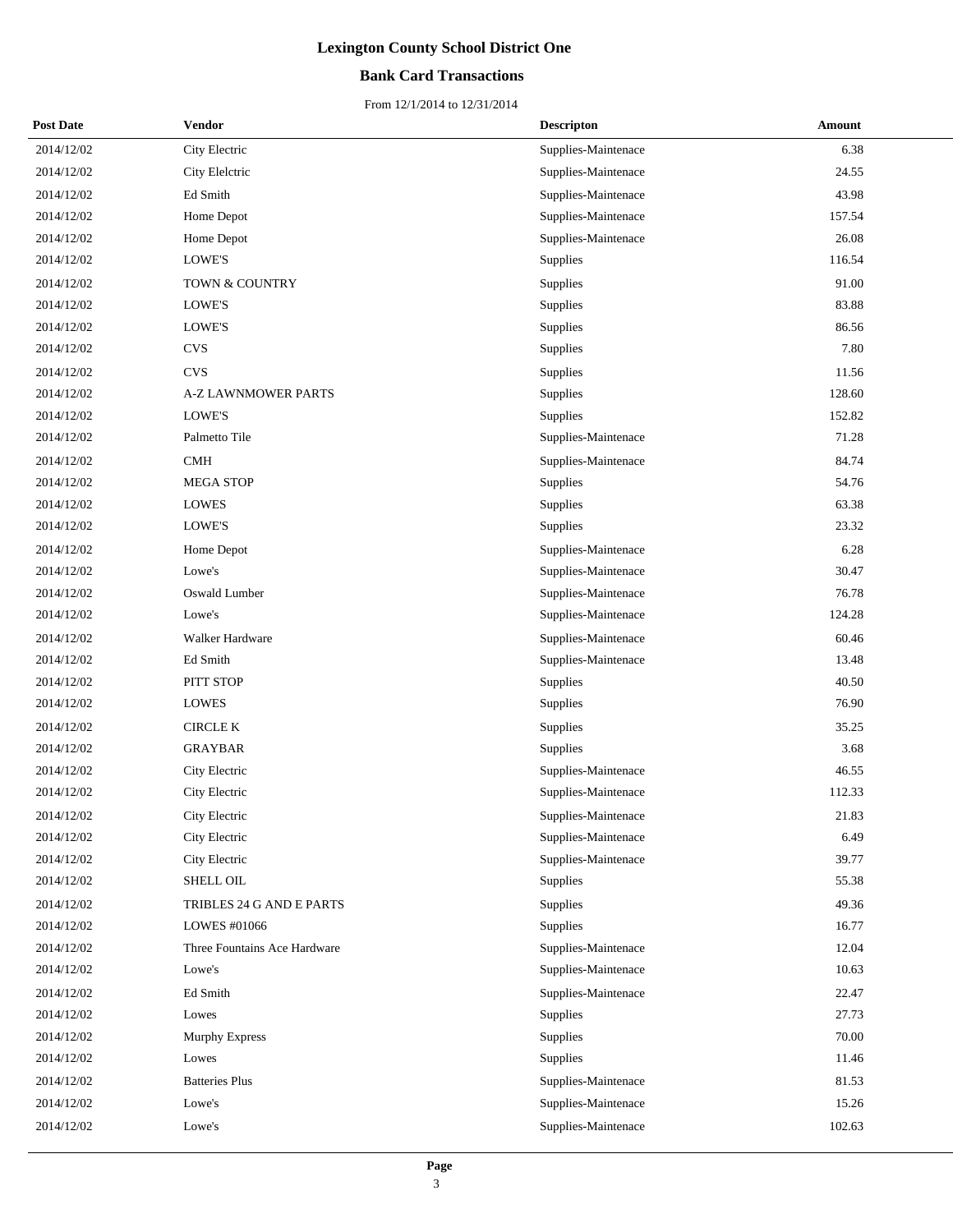## **Bank Card Transactions**

| <b>Post Date</b> | Vendor                     | <b>Descripton</b>   | Amount |
|------------------|----------------------------|---------------------|--------|
| 2014/12/02       | Palmetto Tile              | Supplies-Maintenace | 41.02  |
| 2014/12/02       | Ed Smith                   | Supplies-Maintenace | 5.35   |
| 2014/12/02       | City Electric              | Supplies-Maintenace | 14.92  |
| 2014/12/02       | Lowe's                     | Supplies-Maintenace | 20.19  |
| 2014/12/02       | Home Depot                 | Supplies-Maintenace | 40.72  |
| 2014/12/02       | Lowe's                     | Supplies-Maintenace | 61.80  |
| 2014/12/02       | Lowe's                     | Supplies-Maintenace | 30.21  |
| 2014/12/02       | <b>KROGER</b>              | Supplies            | 21.39  |
| 2014/12/02       | <b>FARMERS SHED</b>        | Supplies            | 49.00  |
| 2014/12/02       | JACOBS PRODUCE             | Supplies            | 257.00 |
| 2014/12/02       | CAROLINA SCREEN PRINTERS   | Supplies            | 52.05  |
| 2014/12/02       | <b>KROGER</b>              | Supplies            | 59.52  |
| 2014/12/02       | <b>FARMERS SHED</b>        | Supplies            | 14.00  |
| 2014/12/02       | <b>PUBLIX</b>              | Supplies            | 49.29  |
| 2014/12/02       | CAROLINA SCREEN PRINTERS   | Supplies            | 90.00  |
| 2014/12/02       | <b>WALMART</b>             | Supplies            | 10.20  |
| 2014/12/02       | <b>FARMERS SHED</b>        | Supplies            | 28.00  |
| 2014/12/02       | WALMART                    | Supplies            | 65.68  |
| 2014/12/02       | LOWES                      | Supplies            | 21.79  |
| 2014/12/02       | <b>LOWES</b>               | Supplies            | 148.21 |
| 2014/12/02       | <b>AUTOZONE</b>            | Supplies            | 20.75  |
| 2014/12/02       | Holiday Inn                | Travel              | 191.40 |
| 2014/12/02       | Sheraton                   | Travel              | 267.36 |
| 2014/12/02       | TURNING TECHNOLOGIES       | Pupil Activity      | 448.00 |
| 2014/12/02       | PALMER APPAREL & DESIGN    | Pupil Activity      | 245.57 |
| 2014/12/02       | AliExpress                 | Pupil Activity      | 36.71  |
| 2014/12/02       | Candy Apple Costumes       | Pupil Activity      | 198.72 |
| 2014/12/02       | <b>BI-LO</b>               | Pupil Activity      | 83.12  |
| 2014/12/02       | <b>WALMART</b>             | Pupil Activity      | 425.90 |
| 2014/12/02       | <b>CHEF'STORE</b>          | Pupil Activity      | 337.97 |
| 2014/12/02       | <b>LOWES</b>               | Pupil Activity      | 277.72 |
| 2014/12/02       | Amazon.com                 | Pupil Activity      | 35.95  |
| 2014/12/02       | Amazon.com                 | Pupil Activity      | 35.95  |
| 2014/12/02       | J W Pepper                 | Pupil Activity      | 109.98 |
| 2014/12/02       | Lexington Florist          | Pupil Activity      | 173.52 |
| 2014/12/02       | Walmart                    | Pupil Activity      | 36.19  |
| 2014/12/02       | Lexington Florist          | Pupil Activity      | 56.96  |
| 2014/12/02       | Food Lion                  | Pupil Activity      | 8.57   |
| 2014/12/02       | Walmart                    | Pupil Activity      | 89.89  |
| 2014/12/03       | Office Depot               | Supplies            | 28.87  |
| 2014/12/03       | Amazon.com                 | Supplies            | 77.35  |
| 2014/12/03       | Walmart                    | Supplies            | 18.90  |
| 2014/12/03       | Gettysburg Flag Work, Inc. | Supplies            | 61.00  |
| 2014/12/03       | Office Depot               | Supplies            | 95.52  |
| 2014/12/03       | School Health              | Supplies            | 166.45 |
|                  |                            |                     |        |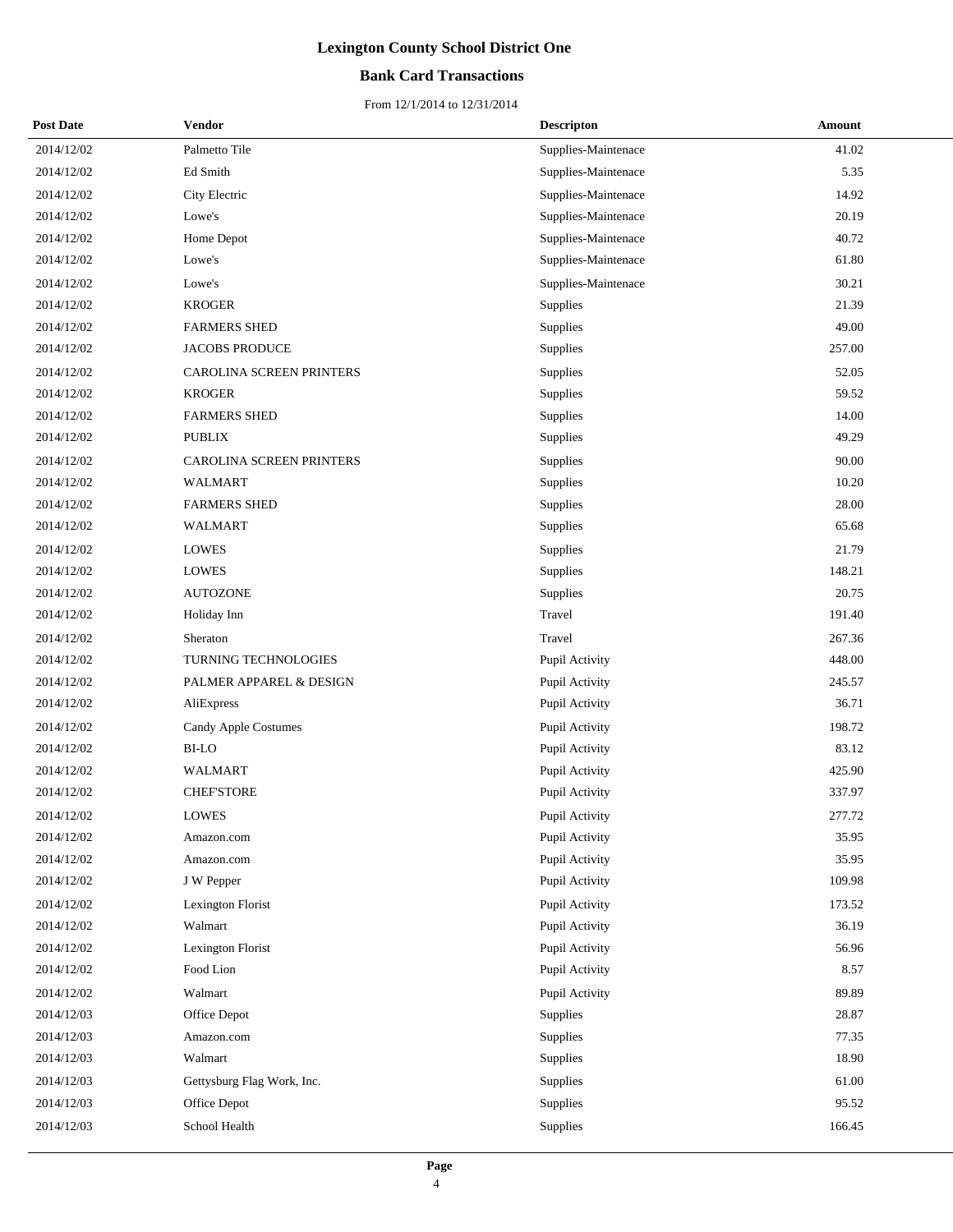## **Bank Card Transactions**

| <b>Post Date</b> | Vendor           | <b>Descripton</b>   | Amount |  |
|------------------|------------------|---------------------|--------|--|
| 2014/12/03       | Amazon.com       | Supplies            | 29.50  |  |
| 2014/12/03       | Amazon.com       | Supplies            | 122.13 |  |
| 2014/12/03       | Office Depot     | Supplies            | 46.50  |  |
| 2014/12/03       | Office Depot     | Supplies            | 56.60  |  |
| 2014/12/03       | Amazon           | Supplies            | 36.90  |  |
| 2014/12/03       | Amazon           | Supplies            | 85.52  |  |
| 2014/12/03       | Office Depot     | Supplies            | 16.04  |  |
| 2014/12/03       | Amazon           | Supplies            | 158.97 |  |
| 2014/12/03       | Office Depot     | Supplies            | 12.29  |  |
| 2014/12/03       | Amazon           | Supplies            | 145.85 |  |
| 2014/12/03       | <b>USPS</b>      | Supplies            | 264.00 |  |
| 2014/12/03       | Walmart          | Supplies            | 13.92  |  |
| 2014/12/03       | Food Lion        | Supplies            | 20.93  |  |
| 2014/12/03       | Lowes            | Supplies            | 23.88  |  |
| 2014/12/03       | Walmart          | Supplies            | 135.24 |  |
| 2014/12/03       | Walmart          | Supplies            | 79.11  |  |
| 2014/12/03       | Walmart          | Supplies            | 43.10  |  |
| 2014/12/03       | Walmart          | Supplies            | 20.14  |  |
| 2014/12/03       | Amazon.com       | Supplies            | 131.43 |  |
| 2014/12/03       | Musician Supply  | Supplies            | 808.92 |  |
| 2014/12/03       | Amazon.com       | Supplies            | 5.99   |  |
| 2014/12/03       | Amazon.com       | Supplies            | 228.03 |  |
| 2014/12/03       | Price's          | Supplies-Maintenace | 16.59  |  |
| 2014/12/03       | KMart            | Supplies-Maintenace | 11.76  |  |
| 2014/12/03       | <b>Staples</b>   | Supplies-Maintenace | 112.34 |  |
| 2014/12/03       | Ferguson         | Supplies-Maintenace | 22.24  |  |
| 2014/12/03       | Ferguson         | Supplies-Maintenace | 99.19  |  |
| 2014/12/03       | Ferguson         | Supplies-Maintenace | 42.14  |  |
| 2014/12/03       | Home Depot       | Supplies-Maintenace | 95.23  |  |
| 2014/12/03       | WP Law           | Supplies-Maintenace | 55.06  |  |
| 2014/12/03       | Ferguson         | Supplies-Maintenace | 41.59  |  |
| 2014/12/03       | WP Law           | Supplies-Maintenace | 98.63  |  |
| 2014/12/03       | Ferguson         | Supplies-Maintenace | 16.82  |  |
| 2014/12/03       | Ferguson         | Supplies-Maintenace | 11.12  |  |
| 2014/12/03       | Ferguson         | Supplies-Maintenace | 81.75  |  |
| 2014/12/03       | WP Law           | Supplies-Maintenace | 38.55  |  |
| 2014/12/03       | Surplus Material | Supplies-Maintenace | 49.22  |  |
| 2014/12/03       | Ed Smith Lumber  | Supplies-Maintenace | 3.52   |  |
| 2014/12/03       | HD Supply        | Supplies-Maintenace | 125.35 |  |
| 2014/12/03       | Mayer Electric   | Supplies-Maintenace | 28.17  |  |
| 2014/12/03       | Lowe's           | Supplies            | 249.92 |  |
| 2014/12/03       | Ed Smith Lumber  | Supplies            | 17.62  |  |
| 2014/12/03       | Ed Smith Lumber  | Supplies-Maintenace | 25.65  |  |
| 2014/12/03       | WP Law           | Supplies-Maintenace | 79.02  |  |
| 2014/12/03       | Ferguson         | Supplies-Maintenace | 44.70  |  |
|                  |                  |                     |        |  |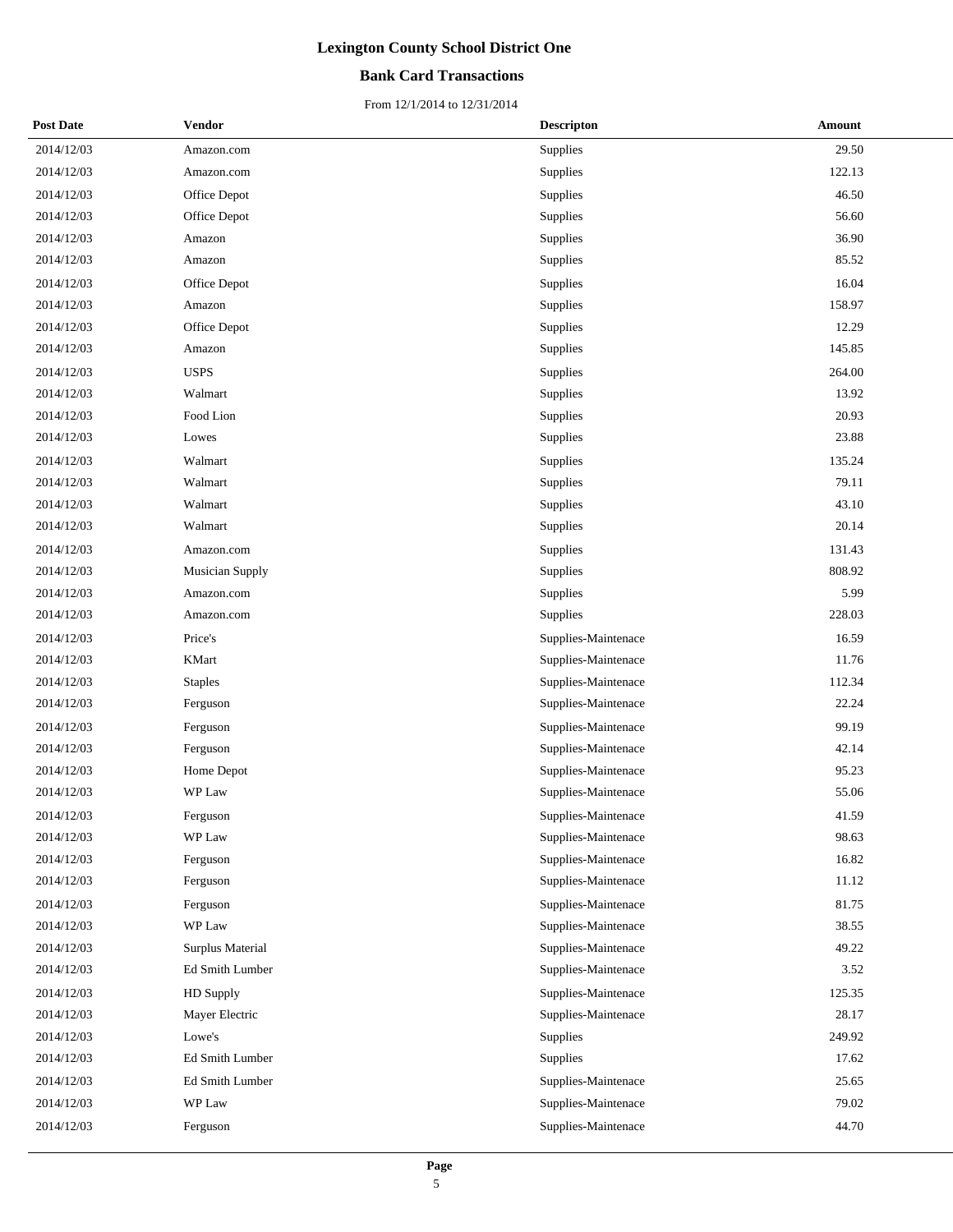## **Bank Card Transactions**

| <b>Post Date</b> | <b>Vendor</b>                | <b>Descripton</b>   | Amount |
|------------------|------------------------------|---------------------|--------|
| 2014/12/03       | Price's                      | Supplies-Maintenace | 76.24  |
| 2014/12/03       | Palmetto Winnelson           | Supplies-Maintenace | 6.46   |
| 2014/12/03       | Ferguson                     | Supplies-Maintenace | 53.49  |
| 2014/12/03       | Ferguson                     | Supplies-Maintenace | 35.72  |
| 2014/12/03       | City Electric                | Supplies-Maintenace | 77.14  |
| 2014/12/03       | Home Depot                   | Supplies-Maintenace | 34.14  |
| 2014/12/03       | Sherwin Williams             | Supplies-Maintenace | 208.76 |
| 2014/12/03       | Ferguson                     | Supplies-Maintenace | 111.28 |
| 2014/12/03       | Ferguson                     | Supplies-Maintenace | 14.34  |
| 2014/12/03       | City Electric                | Supplies-Maintenace | 22.25  |
| 2014/12/03       | Home Depot                   | Supplies-Maintenace | 33.15  |
| 2014/12/03       | Ferguson                     | Supplies-Maintenace | 83.74  |
| 2014/12/03       | Gateway                      | Supplies-Maintenace | 63.78  |
| 2014/12/03       | Amazon                       | Supplies-Maintenace | 51.15  |
| 2014/12/03       | Amazon                       | Supplies-Maintenace | 51.15  |
| 2014/12/03       | Amazon                       | Supplies-Maintenace | 51.15  |
| 2014/12/03       | Amazon                       | Supplies-Maintenace | 51.15  |
| 2014/12/03       | Three Fountains Ace Hardware | Supplies-Maintenace | 15.99  |
| 2014/12/03       | Palmetto Winnelson           | Supplies-Maintenace | 5.83   |
| 2014/12/03       | Gateway                      | Supplies-Maintenace | 112.35 |
| 2014/12/03       | Gateway                      | Supplies-Maintenace | 112.35 |
| 2014/12/03       | Sherwin Williams             | Supplies-Maintenace | 90.29  |
| 2014/12/03       | Gateway                      | Supplies-Maintenace | 21.56  |
| 2014/12/03       | Price's Country Store        | Supplies            | 19.26  |
| 2014/12/03       | Lowes                        | Supplies            | 39.18  |
| 2014/12/03       | Ed Smith Lumber              | Supplies            | 42.95  |
| 2014/12/03       | Food Lion                    | Supplies            | 9.82   |
| 2014/12/03       | Ferguson                     | Supplies-Maintenace | 35.49  |
| 2014/12/03       | Gateway                      | Supplies-Maintenace | 122.93 |
| 2014/12/03       | City Electric                | Supplies-Maintenace | 46.42  |
| 2014/12/03       | Ferguson                     | Supplies-Maintenace | 5.02   |
| 2014/12/03       | Sherwin Williams             | Supplies-Maintenace | 39.15  |
| 2014/12/03       | Ferguson                     | Supplies-Maintenace | 122.52 |
| 2014/12/03       | Sparrow & Kennedy            | Supplies-Maintenace | 251.36 |
| 2014/12/03       | Sherwin Williams             | Supplies-Maintenace | 125.25 |
| 2014/12/03       | Lowe's                       | Supplies-Maintenace | 13.19  |
| 2014/12/03       | Fortline                     | Supplies-Maintenace | 237.60 |
| 2014/12/03       | Ferguson                     | Supplies-Maintenace | 4.49   |
| 2014/12/03       | Price's                      | Supplies-Maintenace | 203.30 |
| 2014/12/03       | Ferguson                     | Supplies-Maintenace | 13.87  |
| 2014/12/03       | Hyatt Regency, Baltimore, MD | Travel              | 654.90 |
| 2014/12/03       | Cable & Connections          | Supplies            | 19.25  |
| 2014/12/03       | Office Depot                 | Supplies            | 60.93  |
| 2014/12/03       | The Home Depot               | Supplies            | 11.74  |
| 2014/12/03       | Best Buy                     | Supplies            | 21.38  |
|                  |                              |                     |        |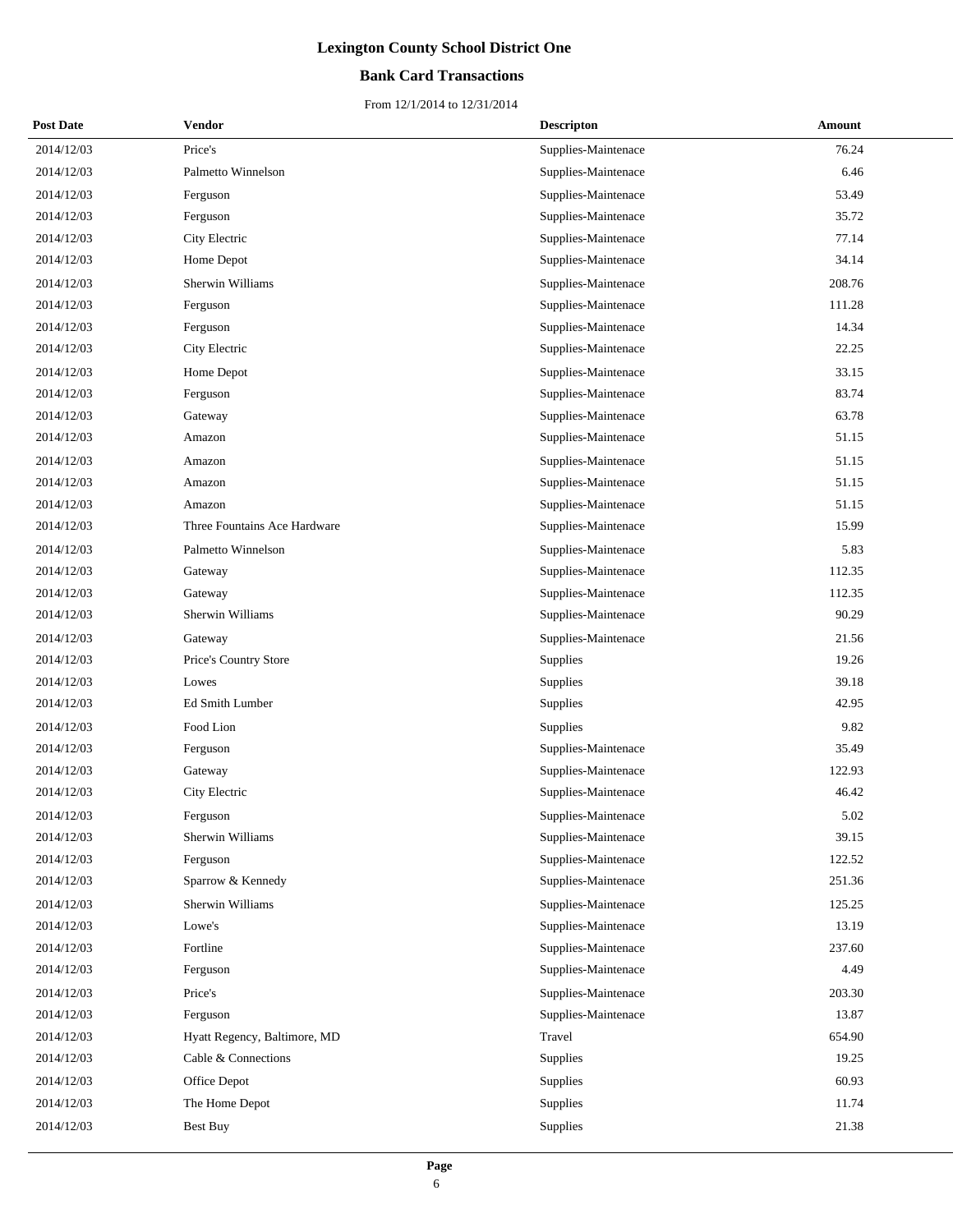## **Bank Card Transactions**

| <b>Post Date</b> | Vendor                       | <b>Descripton</b> | Amount |
|------------------|------------------------------|-------------------|--------|
| 2014/12/03       | Office Depot                 | Supplies          | 201.55 |
| 2014/12/03       | Walmart                      | Supplies          | 24.34  |
| 2014/12/03       | <b>IGA</b>                   | Supplies          | 26.93  |
| 2014/12/03       | Publix                       | Supplies          | 50.83  |
| 2014/12/03       | Amazon.com                   | Pupil Activity    | 27.10  |
| 2014/12/03       | Amazon.com                   | Pupil Activity    | 110.02 |
| 2014/12/03       | IXL                          | Pupil Activity    | 199.00 |
| 2014/12/03       | $\ensuremath{\text{IXL}}$    | Pupil Activity    | 199.00 |
| 2014/12/03       | Food Lion                    | Pupil Activity    | 20.45  |
| 2014/12/03       | Walmart                      | Pupil Activity    | 39.16  |
| 2014/12/03       | Walmart                      | Pupil Activity    | 36.19  |
| 2014/12/03       | Amazon.com                   | Pupil Activity    | 78.95  |
| 2014/12/03       | Best Buy                     | Pupil Activity    | 235.38 |
| 2014/12/03       | Fairfield Inn                | Pupil Activity    | 186.14 |
| 2014/12/03       | Piggly Wiggly                | Pupil Activity    | 39.86  |
| 2014/12/03       | Walmart                      | Pupil Activity    | 43.77  |
| 2014/12/03       | Cooper Corner                | Pupil Activity    | 11.63  |
| 2014/12/03       | Lowes                        | Pupil Activity    | 40.60  |
| 2014/12/03       | Pioneer Mfg.                 | Pupil Activity    | 446.30 |
| 2014/12/03       | Murphy Express               | Pupil Activity    | 23.21  |
| 2014/12/03       | <b>Murphy Express</b>        | Pupil Activity    | 15.50  |
| 2014/12/03       | Piggly Wiggly                | Pupil Activity    | 5.35   |
| 2014/12/03       | <b>Murphy Express</b>        | Pupil Activity    | 15.89  |
| 2014/12/03       | Subway                       | Pupil Activity    | 79.11  |
| 2014/12/03       | <b>Thompson Services</b>     | Pupil Activity    | 53.50  |
| 2014/12/03       | Wilson & Associates          | Pupil Activity    | 344.00 |
| 2014/12/03       | Walmart                      | Pupil Activity    | 9.44   |
| 2014/12/03       | Walmart                      | Pupil Activity    | 17.59  |
| 2014/12/03       | Lowes                        | Pupil Activity    | 48.73  |
| 2014/12/03       | Pioneer Mfg.                 | Pupil Activity    | 626.53 |
| 2014/12/03       | Walmart                      | Pupil Activity    | 23.48  |
| 2014/12/03       | Walmart                      | Pupil Activity    | 10.67  |
| 2014/12/03       | Michaels                     | Pupil Activity    | 149.59 |
| 2014/12/03       | <b>Fast Model</b>            | Pupil Activity    | 149.00 |
| 2014/12/03       | <b>Suplay Wrestlers</b>      | Pupil Activity    | 372.30 |
| 2014/12/03       | Tees Me                      | Pupil Activity    | 325.19 |
| 2014/12/03       | Walmart                      | Other Objects     | 50.76  |
| 2014/12/04       | Amazon.com                   | Supplies          | 52.14  |
| 2014/12/04       | Amazon.com                   | Supplies          | 113.94 |
| 2014/12/04       | McMaster-Carr                | Supplies          | 35.94  |
| 2014/12/04       | Dell                         | Supplies          | 117.69 |
| 2014/12/04       | Precision Roller             | Supplies          | 329.20 |
| 2014/12/04       | Office Depot                 | Supplies          | 188.22 |
| 2014/12/04       | <b>Stuttering Foundation</b> | Supplies          | 48.04  |
| 2014/12/04       | J W Pepper                   | Supplies          | 3.90   |
|                  |                              |                   |        |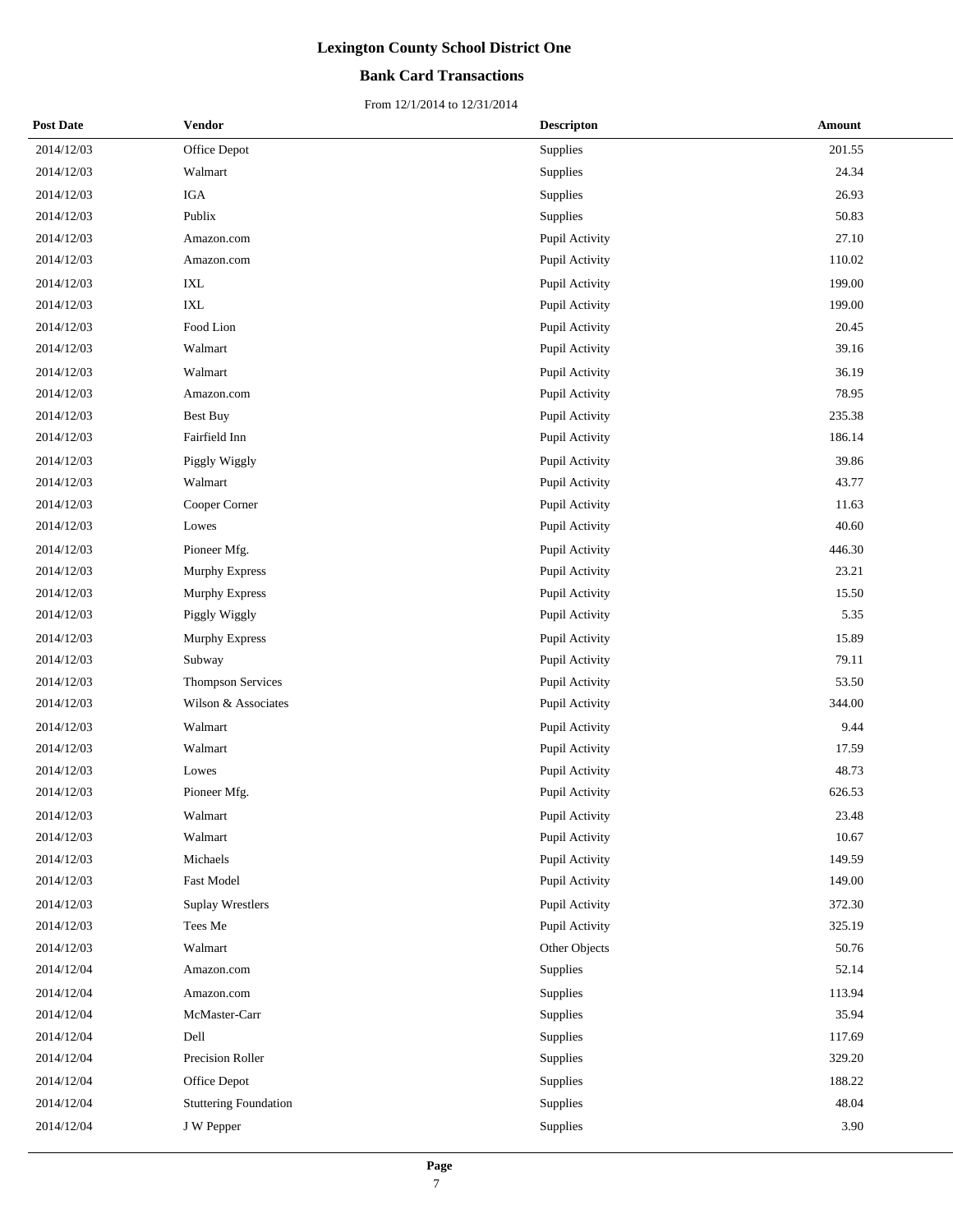## **Bank Card Transactions**

| <b>Post Date</b> | <b>Vendor</b>                  | <b>Descripton</b>         | Amount    |
|------------------|--------------------------------|---------------------------|-----------|
| 2014/12/04       | Lowe's                         | Supplies                  | 52.98     |
| 2014/12/04       | J W Pepper                     | Supplies                  | 71.90     |
| 2014/12/04       | <b>EAI</b> Education           | Supplies                  | 67.99     |
| 2014/12/04       | Office Depot                   | Supplies                  | 141.20    |
| 2014/12/04       | Atlas Corp Notary & Supply     | Supplies                  | 25.45     |
| 2014/12/04       | Walmart                        | Supplies                  | 92.47     |
| 2014/12/04       | Office Depot                   | Supplies                  | 113.35    |
| 2014/12/04       | Office Depot                   | Supplies                  | 147.62    |
| 2014/12/04       | <b>SCASA</b>                   | Travel                    | 160.00    |
| 2014/12/04       | Office Depot                   | Supplies                  | 90.94     |
| 2014/12/04       | Walmart                        | Supplies                  | 32.06     |
| 2014/12/04       | Ink 4 Less                     | Supplies                  | 155.98    |
| 2014/12/04       | Amazon                         | Supplies                  | 27.53     |
| 2014/12/04       | Walmart                        | Supplies                  | 1.76      |
| 2014/12/04       | Compumatic                     | Supplies                  | 99.96     |
| 2014/12/04       | Amazon                         | Library Books             | 70.87     |
| 2014/12/04       | <b>SCASA</b>                   | Travel                    | 90.00     |
| 2014/12/04       | <b>SCASA</b>                   | Travel                    | 50.00     |
| 2014/12/04       | <b>SCASA</b>                   | Travel                    | 25.00     |
| 2014/12/04       | MARRIOTT RESORT MYRTLE B MYRT  | Travel                    | 228.92    |
| 2014/12/04       | SOUTH CAROLINA ASSOCIATIO 803- | Travel                    | 40.00     |
| 2014/12/04       | MARRIOTT RESORT MYURTLE BE MYR | Travel                    | 263.42    |
| 2014/12/04       | SOUTH CAROLINA ASSOCIATIO 803- | Travel                    | 40.00     |
| 2014/12/04       | Lowes                          | Supplies                  | 430.40    |
| 2014/12/04       | Lowes                          | Supplies                  | 84.94     |
| 2014/12/04       | <b>Corner Pantry</b>           | Supplies                  | 75.00     |
| 2014/12/04       | Smith & Jones                  | Supplies                  | 51.36     |
| 2014/12/04       | <b>VERIZON Wireless</b>        | Supplies                  | 74.60     |
| 2014/12/04       | Amazon Prime Membership        | Dues and Fees             | 99.00     |
| 2014/12/04       | Walmart                        | Supplies                  | 63.35     |
| 2014/12/04       | Walmart                        | Supplies                  | 55.11     |
| 2014/12/04       | Walmart                        | Supplies                  | 29.32     |
| 2014/12/04       | Chef Store                     | Supplies                  | 110.28    |
| 2014/12/04       | Shutterstock                   | Software Renewal/Agreemen | 29.00     |
| 2014/12/04       | <b>Quality Logo Products</b>   | Supplies                  | 184.89    |
| 2014/12/04       | Displays Zoo                   | Supplies                  | 214.11    |
| 2014/12/04       | Amazon                         | Supplies                  | 182.03    |
| 2014/12/04       | Lowe's                         | Pupil Activity            | 17.09     |
| 2014/12/04       | J.W. Pepper                    | Pupil Activity            | $-20.35$  |
| 2014/12/04       | J.W. Pepper                    | Pupil Activity            | $-465.00$ |
| 2014/12/04       | J.W. Pepper                    | Pupil Activity            | $-109.15$ |
| 2014/12/04       | Bilo                           | Pupil Activity            | 14.97     |
| 2014/12/04       | IGA                            | Pupil Activity            | 30.60     |
| 2014/12/04       | Bilo                           | Pupil Activity            | 29.10     |
| 2014/12/04       | Bilo                           | Pupil Activity            | 22.01     |
|                  |                                |                           |           |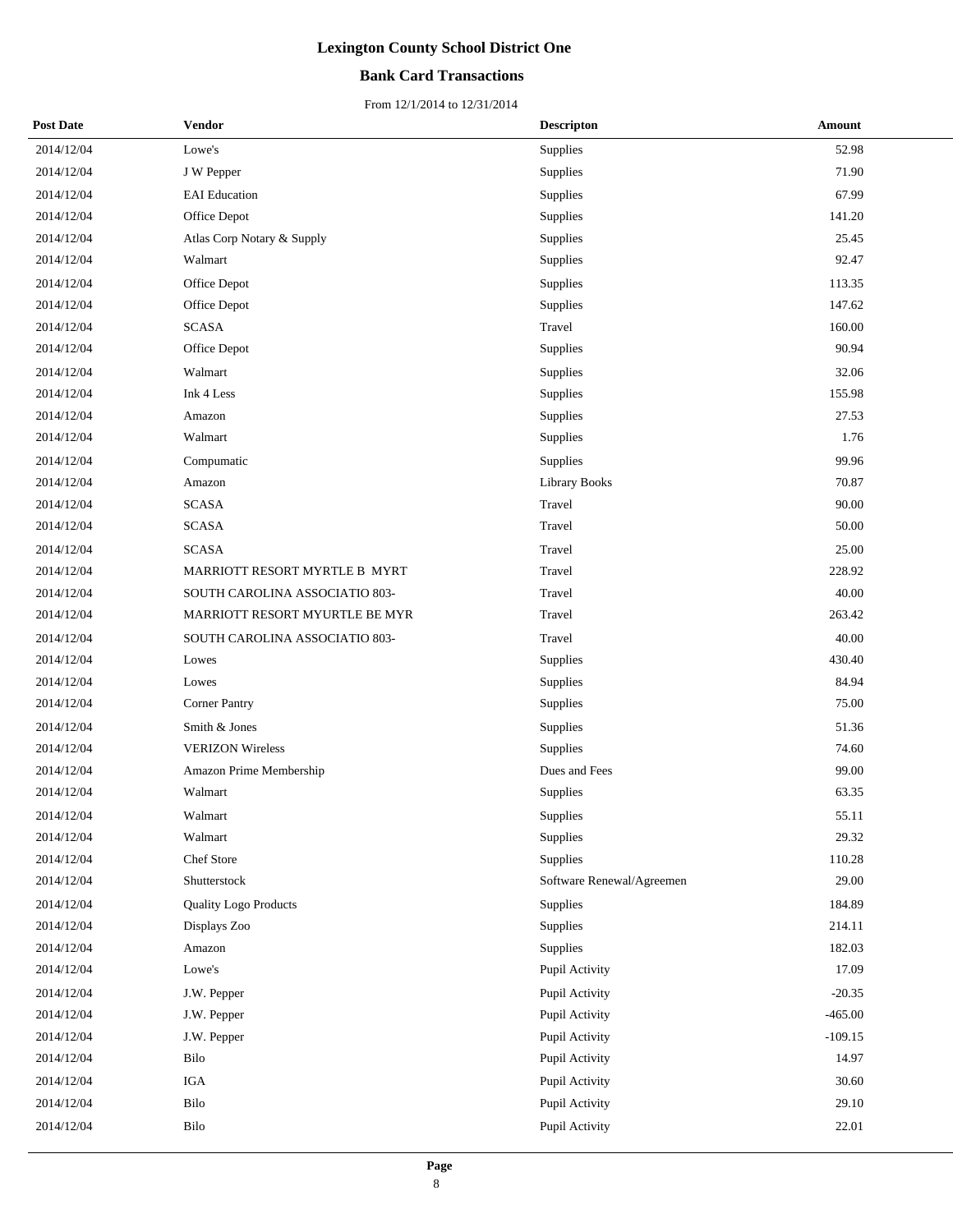## **Bank Card Transactions**

| <b>Post Date</b> | Vendor                         | <b>Descripton</b> | Amount    |
|------------------|--------------------------------|-------------------|-----------|
| 2014/12/04       | Bilo                           | Pupil Activity    | 10.91     |
| 2014/12/04       | Bilo                           | Pupil Activity    | 13.38     |
| 2014/12/04       | Amazon.com                     | Pupil Activity    | 34.55     |
| 2014/12/04       | Scholastic                     | Pupil Activity    | 171.29    |
| 2014/12/04       | McMaster-Carr                  | Pupil Activity    | 24.09     |
| 2014/12/04       | Caughman's Meat                | Pupil Activity    | 28.00     |
| 2014/12/04       | Walmartmart                    | Pupil Activity    | 173.70    |
| 2014/12/04       | Caughman's Meat                | Pupil Activity    | 100.00    |
| 2014/12/05       | Office Depot                   | Supplies          | 71.25     |
| 2014/12/05       | <b>NCS Pearson</b>             | Supplies          | 228.26    |
| 2014/12/05       | J W Pepper                     | Supplies          | 90.98     |
| 2014/12/05       | Digital Office Solutions       | Supplies          | 266.80    |
| 2014/12/05       | Walmart                        | Supplies          | 26.11     |
| 2014/12/05       | US Ink and Toner               | Supplies          | 322.44    |
| 2014/12/05       | Delta Air                      | Travel            | 25.00     |
| 2014/12/05       | Delta Air                      | Travel            | 25.00     |
| 2014/12/05       | Delta Air                      | Travel            | 25.00     |
| 2014/12/05       | <b>Charlotte Aviation</b>      | Travel            | 20.00     |
| 2014/12/05       | Kwik Trip                      | Travel            | 13.63     |
| 2014/12/05       | Best Western Kenosha           | Travel            | 337.05    |
| 2014/12/05       | Delta Air                      | Travel            | 25.00     |
| 2014/12/05       | Sheraton Hotel                 | Travel            | 16.00     |
| 2014/12/05       | Avis Rent A Car                | Travel            | $0.01\,$  |
| 2014/12/05       | Best Western Kenosha           | Travel            | 337.05    |
| 2014/12/05       | <b>Pitney Bowes</b>            | Supplies          | 372.32    |
| 2014/12/05       | Amazon                         | Supplies          | 77.46     |
| 2014/12/05       | Amazon                         | Supplies          | 157.94    |
| 2014/12/05       | Amazon                         | Supplies          | 9.33      |
| 2014/12/05       | Amazon                         | Supplies          | 12.55     |
| 2014/12/05       | Amazon                         | Supplies          | 15.30     |
| 2014/12/05       | Amazon                         | Supplies          | 159.71    |
| 2014/12/05       | Walmart                        | Supplies          | 63.04     |
| 2014/12/05       | Dollar Tree                    | Supplies          | 10.17     |
| 2014/12/05       | <b>Books A Million</b>         | Supplies          | 16.04     |
| 2014/12/05       | Amazon.com                     | Supplies          | 8.96      |
| 2014/12/05       | Amazon.com                     | Supplies          | 44.19     |
| 2014/12/05       | Amazon Marketplace             | Supplies          | 3.18      |
| 2014/12/05       | Amazon.com                     | Supplies          | 8.91      |
| 2014/12/05       | Scitent                        | Supplies          | 60.00     |
| 2014/12/05       | Publix                         | Supplies          | 10.97     |
| 2014/12/05       | Walmart                        | Supplies          | 102.62    |
| 2014/12/05       | Wal Mart                       | Supplies          | 64.62     |
| 2014/12/05       | Marriott, Atlanta              | Travel            | $-214.60$ |
| 2014/12/05       | <b>ACT Conference (CREDIT)</b> | Travel            | $-25.00$  |
| 2014/12/05       | Walmart                        | Supplies          | 13.85     |
|                  |                                |                   |           |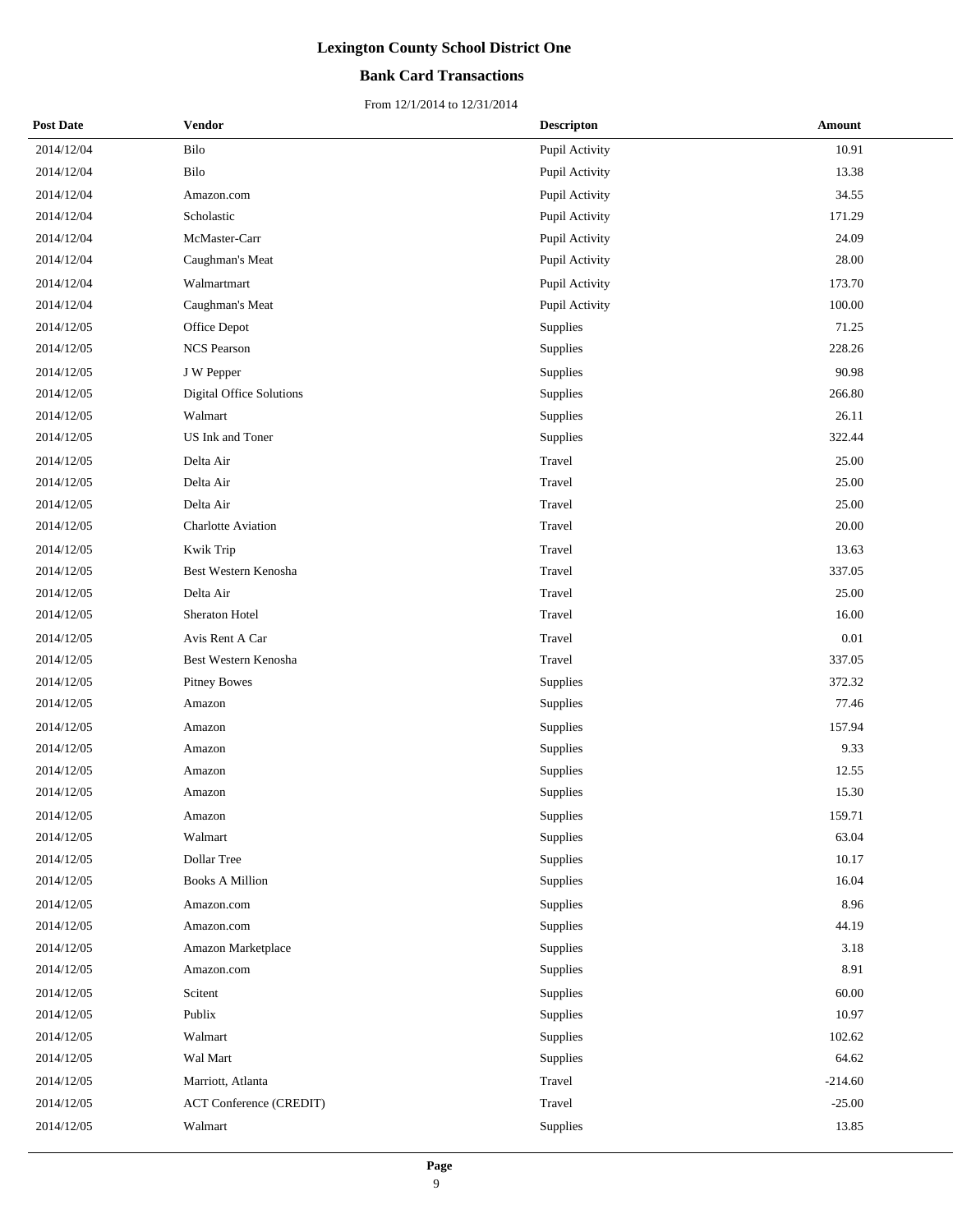## **Bank Card Transactions**

| <b>Post Date</b> | Vendor                   | <b>Descripton</b>       | Amount |
|------------------|--------------------------|-------------------------|--------|
| 2014/12/05       | Office Depot             | Supplies                | 119.41 |
| 2014/12/05       | Office Depot             | Supplies                | 157.88 |
| 2014/12/05       | SAS Institute Inc.       | Supplies                | 94.08  |
| 2014/12/05       | <b>Big Lots</b>          | Supplies                | 12.84  |
| 2014/12/05       | SAS Institute Inc.       | Supplies                | 72.71  |
| 2014/12/05       | Office Depot             | Supplies                | 69.58  |
| 2014/12/05       | PayPal NSF Sales         | Supplies-Instruction    | 86.92  |
| 2014/12/05       | Dollar Tree              | Supplies-Instruction    | 21.40  |
| 2014/12/05       | <b>Big Lots</b>          | Supplies-Instruction    | 8.83   |
| 2014/12/05       | Office Depot             | Supplies                | 41.01  |
| 2014/12/05       | Office Depot             | Supplies                | 179.13 |
| 2014/12/05       | Office Depot             | Supplies                | 132.09 |
| 2014/12/05       | <b>US Postal Service</b> | Supplies                | 185.10 |
| 2014/12/05       | Gattis Pro Audio         | Supplies                | 107.00 |
| 2014/12/05       | LR Hook Tire             | Repairs and Maintenance | 166.95 |
| 2014/12/05       | LR Hook Tire             | Repairs and Maintenance | 18.95  |
| 2014/12/05       | Shell Oil                | Supplies-Maintenace     | 88.31  |
| 2014/12/05       | A-Z Lawnmower            | Supplies-Maintenace     | 63.17  |
| 2014/12/05       | Enlows                   | Supplies-Maintenace     | 108.34 |
| 2014/12/05       | Shell Oil                | Supplies-Maintenace     | 40.98  |
| 2014/12/05       | A-Z Lawnmower            | Supplies-Maintenace     | 60.03  |
| 2014/12/05       | Lee Transport            | Supplies-Maintenace     | 68.48  |
| 2014/12/05       | Shell Oil                | Supplies-Maintenace     | 87.60  |
| 2014/12/05       | <b>NAPA</b>              | Supplies-Maintenace     | 17.83  |
| 2014/12/05       | Carquest                 | Supplies-Maintenace     | 83.80  |
| 2014/12/05       | Shell Oil                | Supplies-Maintenace     | 92.87  |
| 2014/12/05       | Enlows                   | Supplies-Maintenace     | 97.19  |
| 2014/12/05       | Shell Oil                | Supplies-Maintenace     | 88.82  |
| 2014/12/05       | Carquest                 | Supplies-Maintenace     | 82.06  |
| 2014/12/05       | Enlows                   | Supplies-Maintenace     | 46.05  |
| 2014/12/05       | Carquest                 | Supplies-Maintenace     | 72.08  |
| 2014/12/05       | Quick Serve              | Supplies-Maintenace     | 10.00  |
| 2014/12/05       | Enlows                   | Supplies-Maintenace     | 78.26  |
| 2014/12/05       | Jim Hudson Ford          | Supplies-Maintenace     | 31.29  |
| 2014/12/05       | Carquest                 | Supplies-Maintenace     | 66.89  |
| 2014/12/05       | Enlows                   | Supplies-Maintenace     | 70.55  |
| 2014/12/05       | AutoZone                 | Supplies-Maintenace     | 122.50 |
| 2014/12/05       | <b>Tractor Supply</b>    | Supplies-Maintenace     | 45.41  |
| 2014/12/05       | Lowes                    | Supplies-Maintenace     | 187.81 |
| 2014/12/05       | Shell Oil                | Supplies-Maintenace     | 89.19  |
| 2014/12/05       | Enlows                   | Supplies-Maintenace     | 48.24  |
| 2014/12/05       | Carquest                 | Supplies-Maintenace     | 158.91 |
| 2014/12/05       | Carquest                 | Supplies-Maintenace     | 232.01 |
| 2014/12/05       | True Value               | Supplies-Maintenace     | 19.54  |
| 2014/12/05       | A-Z Lawnmower            | Supplies-Maintenace     | 44.91  |
|                  |                          |                         |        |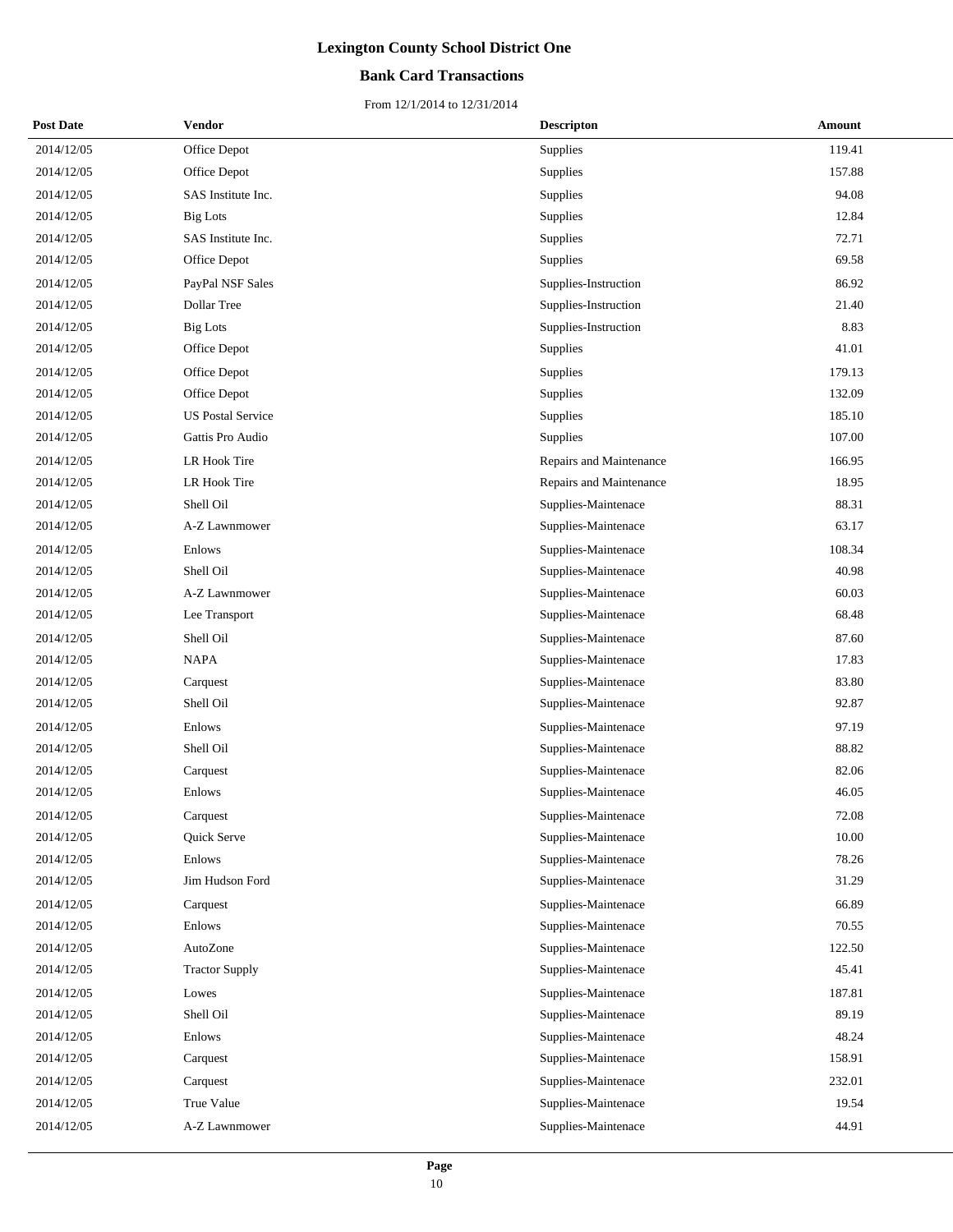## **Bank Card Transactions**

| <b>Post Date</b> | Vendor                     | <b>Descripton</b>    | Amount |
|------------------|----------------------------|----------------------|--------|
| 2014/12/05       | <b>Tractor Supply</b>      | Supplies-Maintenace  | 15.23  |
| 2014/12/05       | WP Law                     | Supplies-Maintenace  | 116.11 |
| 2014/12/05       | A-Z Lawnmower              | Supplies-Maintenace  | 23.52  |
| 2014/12/05       | A-Z Lawnmower              | Supplies-Maintenace  | 74.89  |
| 2014/12/05       | Ed Smith Lumber            | Supplies-Maintenace  | 107.00 |
| 2014/12/05       | Enlows                     | Supplies-Maintenace  | 124.93 |
| 2014/12/05       | A-Z Lawnmower              | Supplies-Maintenace  | 201.53 |
| 2014/12/05       | Sparrow & Kennedy          | Supplies-Maintenace  | 94.11  |
| 2014/12/05       | Enlows                     | Supplies-Maintenace  | 67.22  |
| 2014/12/05       | Lowe's                     | Supplies-Maintenace  | 60.29  |
| 2014/12/05       | AutoZone                   | Supplies-Maintenace  | 229.47 |
| 2014/12/05       | Corner pantry              | Supplies             | 103.59 |
| 2014/12/05       | Walker Hardware            | Supplies             | 18.02  |
| 2014/12/05       | A-Z Lawnmower              | Supplies-Maintenace  | 222.44 |
| 2014/12/05       | A-Z Lawnmower              | Supplies-Maintenace  | 173.99 |
| 2014/12/05       | A-Z Lawnmower              | Supplies-Maintenace  | 98.19  |
| 2014/12/05       | Lowe's                     | Supplies             | 102.04 |
| 2014/12/05       | Sherwin Williams           | Supplies-Maintenace  | 125.25 |
| 2014/12/05       | Lowe's                     | Supplies-Maintenace  | 180.83 |
| 2014/12/05       | City Electric              | Supplies-Maintenace  | 83.46  |
| 2014/12/05       | AutoZone                   | Supplies-Maintenace  | 100.03 |
| 2014/12/05       | AutoZone                   | Supplies-Maintenace  | 129.99 |
| 2014/12/05       | Town and Country           | Supplies             | 35.08  |
| 2014/12/05       | Lowe's                     | Supplies-Maintenace  | 180.83 |
| 2014/12/05       | Murphy Express             | Supplies             | 51.26  |
| 2014/12/05       | <b>Murphy Express</b>      | Supplies             | 75.00  |
| 2014/12/05       | Murphy Express             | Supplies             | 4.15   |
| 2014/12/05       | Murphy Express             | Supplies             | 75.00  |
| 2014/12/05       | Lowe's                     | Supplies             | 38.40  |
| 2014/12/05       | <b>Murphy Express</b>      | Supplies             | 37.61  |
| 2014/12/05       | A-Z Lawnmower              | Supplies-Maintenace  | 85.92  |
| 2014/12/05       | Enlows                     | Supplies-Maintenace  | 28.12  |
| 2014/12/05       | A-Z Lawnmower              | Supplies-Maintenace  | 166.39 |
| 2014/12/05       | Enlows                     | Supplies-Maintenace  | 117.70 |
| 2014/12/05       | Farmers Shed               | Supplies             | 75.00  |
| 2014/12/05       | Office Depot               | Supplies             | 112.33 |
| 2014/12/05       | Cambridge University Press | Supplies             | 206.74 |
| 2014/12/05       | Walmart                    | Supplies             | 34.74  |
| 2014/12/05       | <b>NAEYC</b> Sales         | Supplies             | 214.20 |
| 2014/12/05       | Amazon                     | Supplies             | 29.91  |
| 2014/12/05       | Amazon                     | Supplies             | 43.28  |
| 2014/12/05       | Amazon                     | Supplies             | 11.37  |
| 2014/12/05       | Fast Signs                 | Printing and Binding | 21.55  |
| 2014/12/05       | Hayneedle                  | Supplies             | 368.18 |
| 2014/12/05       | Hayneedle                  | Supplies             | 89.99  |
|                  |                            |                      |        |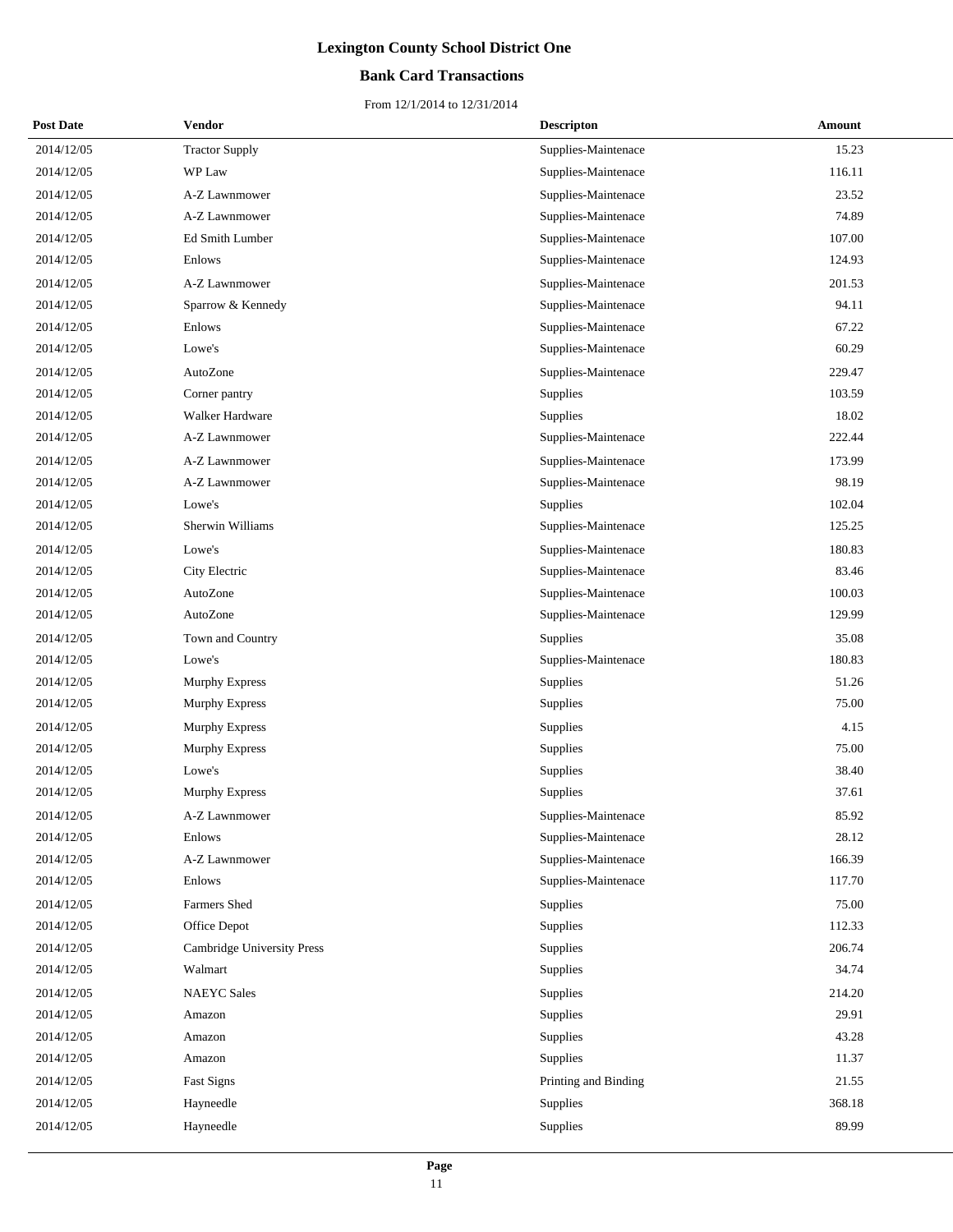## **Bank Card Transactions**

| <b>Post Date</b> | <b>Vendor</b>              | <b>Descripton</b> | Amount |
|------------------|----------------------------|-------------------|--------|
| 2014/12/05       | Target.com                 | Supplies          | 256.75 |
| 2014/12/05       | Target.com                 | Supplies          | 127.31 |
| 2014/12/05       | Lowe's                     | Supplies          | 449.34 |
| 2014/12/05       | Kangaroo Express           | Supplies          | 78.58  |
| 2014/12/05       | Sunoco                     | Supplies          | 81.00  |
| 2014/12/05       | Exxon mobil                | Supplies          | 100.00 |
| 2014/12/05       | K-Mart #7616               | Supplies          | 24.67  |
| 2014/12/05       | Office Depot               | Supplies          | 18.17  |
| 2014/12/05       | Publix                     | Food              | 20.43  |
| 2014/12/05       | Publix                     | Food              | 21.07  |
| 2014/12/05       | Bi Lo                      | Food              | 11.64  |
| 2014/12/05       | Publix                     | Food              | 85.58  |
| 2014/12/05       | JW Pepper                  | Pupil Activity    | 279.49 |
| 2014/12/05       | Halloween Express          | Pupil Activity    | 60.91  |
| 2014/12/05       | <b>Hancock Fabrics</b>     | Pupil Activity    | 207.68 |
| 2014/12/05       | Amazon                     | Pupil Activity    | 23.94  |
| 2014/12/05       | Jones School Supply Co     | Pupil Activity    | 263.77 |
| 2014/12/05       | Oriental Trading           | Pupil Activity    | 49.20  |
| 2014/12/05       | Amazon                     | Pupil Activity    | 14.73  |
| 2014/12/05       | Amazon                     | Pupil Activity    | 61.66  |
| 2014/12/05       | Amazon                     | Pupil Activity    | 83.18  |
| 2014/12/05       | Amazon                     | Pupil Activity    | 53.07  |
| 2014/12/05       | <b>US School Supply</b>    | Pupil Activity    | 69.10  |
| 2014/12/05       | Weebly Charge              | Pupil Activity    | 99.00  |
| 2014/12/05       | Amazon                     | Pupil Activity    | 53.70  |
| 2014/12/05       | Amazon                     | Pupil Activity    | 44.75  |
| 2014/12/05       | Fun Shop                   | Pupil Activity    | 226.50 |
| 2014/12/05       | <b>Dancewear Solutions</b> | Pupil Activity    | 48.92  |
| 2014/12/05       | The UPS Store              | Pupil Activity    | 79.46  |
| 2014/12/05       | <b>Treetop Publishing</b>  | Pupil Activity    | 134.75 |
| 2014/12/05       | Caughman Meats             | Pupil Activity    | 20.00  |
| 2014/12/05       | Halloween Express          | Pupil Activity    | 97.29  |
| 2014/12/05       | Quality Inn                | Pupil Activity    | 66.59  |
| 2014/12/05       | Quality Inn                | Pupil Activity    | 66.59  |
| 2014/12/05       | Pitt Stop                  | Pupil Activity    | 62.01  |
| 2014/12/05       | Parkers of Lexington, Inc. | Pupil Activity    | 149.80 |
| 2014/12/05       | Smoak House Restaurant     | Pupil Activity    | 63.13  |
| 2014/12/05       | Printgear                  | Pupil Activity    | 239.20 |
| 2014/12/05       | HUDL.COM                   | Pupil Activity    | 400.00 |
| 2014/12/05       | <b>Corner Pantry</b>       | Pupil Activity    | 12.83  |
| 2014/12/05       | The Trophy and Gift Shop   | Pupil Activity    | 74.90  |
| 2014/12/05       | Olive Garden               | Pupil Activity    | 308.57 |
| 2014/12/05       | Panera Bread               | Pupil Activity    | 232.47 |
| 2014/12/05       | Wingard's Nursery          | Supplies          | 982.87 |
| 2014/12/05       | Lowes                      | Supplies          | 225.32 |
|                  |                            |                   |        |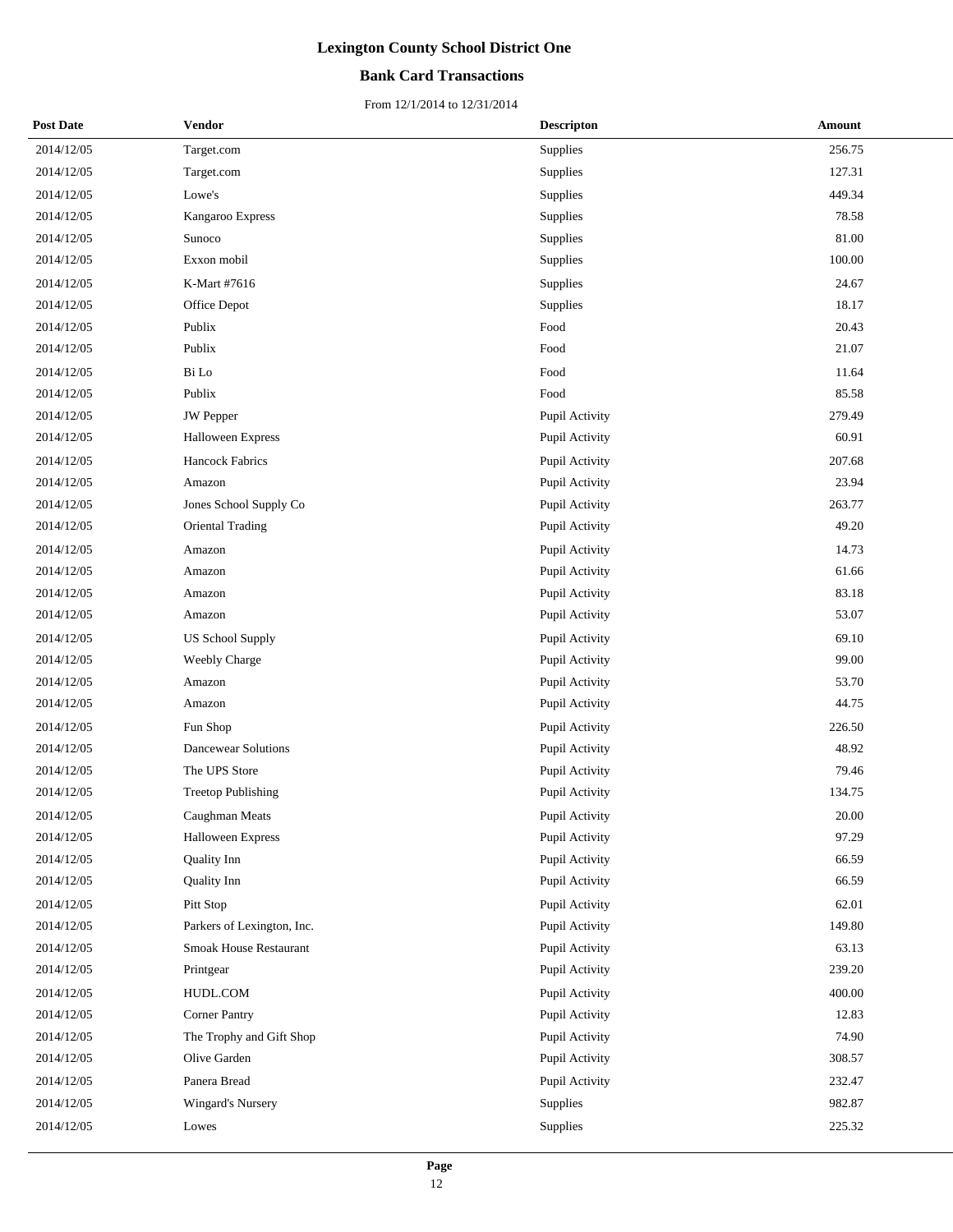## **Bank Card Transactions**

| <b>Post Date</b> | <b>Vendor</b>                  | <b>Descripton</b>         | Amount |
|------------------|--------------------------------|---------------------------|--------|
| 2014/12/08       | <b>BEST BUY</b>                | Supplies                  | 26.74  |
| 2014/12/08       | <b>KMART</b>                   | Supplies                  | 53.49  |
| 2014/12/08       | <b>AMAZON</b>                  | Supplies                  | 99.96  |
| 2014/12/08       | THE HOME DEPOT                 | Supplies                  | 70.07  |
| 2014/12/08       | Amazon                         | Supplies                  | 13.94  |
| 2014/12/08       | Digital Office Solutions       | Supplies                  | 363.10 |
| 2014/12/08       | Amazon.com                     | Supplies                  | 120.34 |
| 2014/12/08       | Bed Bath and Beyond            | Supplies                  | 110.18 |
| 2014/12/08       | PAYPAL LOWCOUNTRY AHEC         | Dues and Fees             | 100.00 |
| 2014/12/08       | Shumpert's IGA                 | Supplies                  | 6.40   |
| 2014/12/08       | <b>WAlker Hardware</b>         | Supplies                  | 18.76  |
| 2014/12/08       | <b>QUICK STOP</b>              | Supplies                  | 40.00  |
| 2014/12/08       | <b>SLED</b>                    | Other Prof & Tech Service | 248.00 |
| 2014/12/08       | Office Depot                   | Supplies                  | 19.25  |
| 2014/12/08       | WalMart                        | Supplies                  | 66.73  |
| 2014/12/08       | WalMart                        | Supplies                  | 12.56  |
| 2014/12/08       | Office Depot                   | Supplies                  | 64.18  |
| 2014/12/08       | Bojangles                      | Other Objects             | 25.57  |
| 2014/12/08       | WalMart                        | Other Objects             | 70.49  |
| 2014/12/08       | Embassy Suites Kingston Planta | Travel                    | 219.78 |
| 2014/12/08       | White House Florist            | Pupil Activity            | 601.88 |
| 2014/12/08       | Lowes'                         | Pupil Activity            | 147.66 |
| 2014/12/08       | ExxonMobil                     | Pupil Activity            | 7.00   |
| 2014/12/08       | Healy                          | Pupil Activity            | 52.99  |
| 2014/12/08       | <b>Baseball Tips</b>           | Pupil Activity            | 218.99 |
| 2014/12/08       | Hyatt Place n Charleston       | Pupil Activity            | 247.44 |
| 2014/12/09       | Amazon.com                     | Supplies                  | 24.57  |
| 2014/12/09       | <b>USPS</b>                    | Supplies                  | 108.72 |
| 2014/12/09       | <b>USPS</b>                    | Supplies                  | 98.00  |
| 2014/12/09       | Office Depot                   | Supplies                  | 159.99 |
| 2014/12/09       | Heinemann                      | Travel                    | 239.00 |
| 2014/12/09       | Office Depot                   | Supplies                  | 351.98 |
| 2014/12/09       | Office Depot                   | Supplies                  | 222.53 |
| 2014/12/09       | Office Depot                   | Supplies                  | 228.94 |
| 2014/12/09       | <b>UPS</b> Store               | Printing and Binding      | 33.71  |
| 2014/12/09       | Enterprise                     | Travel                    | 326.24 |
| 2014/12/09       | <b>Best Western</b>            | Travel                    | 231.00 |
| 2014/12/09       | <b>Best Western</b>            | Travel                    | 231.00 |
| 2014/12/09       | Office Depot                   | Supplies                  | 96.28  |
| 2014/12/09       | ID Shop                        | Supplies                  | 102.35 |
| 2014/12/09       | ATLAS OUTDOORS                 | Repairs and Maintenance   | 301.35 |
| 2014/12/09       | <b>UPS</b>                     | Supplies                  | 7.17   |
| 2014/12/09       | LOWES                          | Supplies                  | 42.01  |
| 2014/12/09       | <b>UPS</b>                     | Supplies                  | 217.08 |
| 2014/12/09       | <b>UPS</b>                     | Supplies                  | 8.75   |
|                  |                                |                           |        |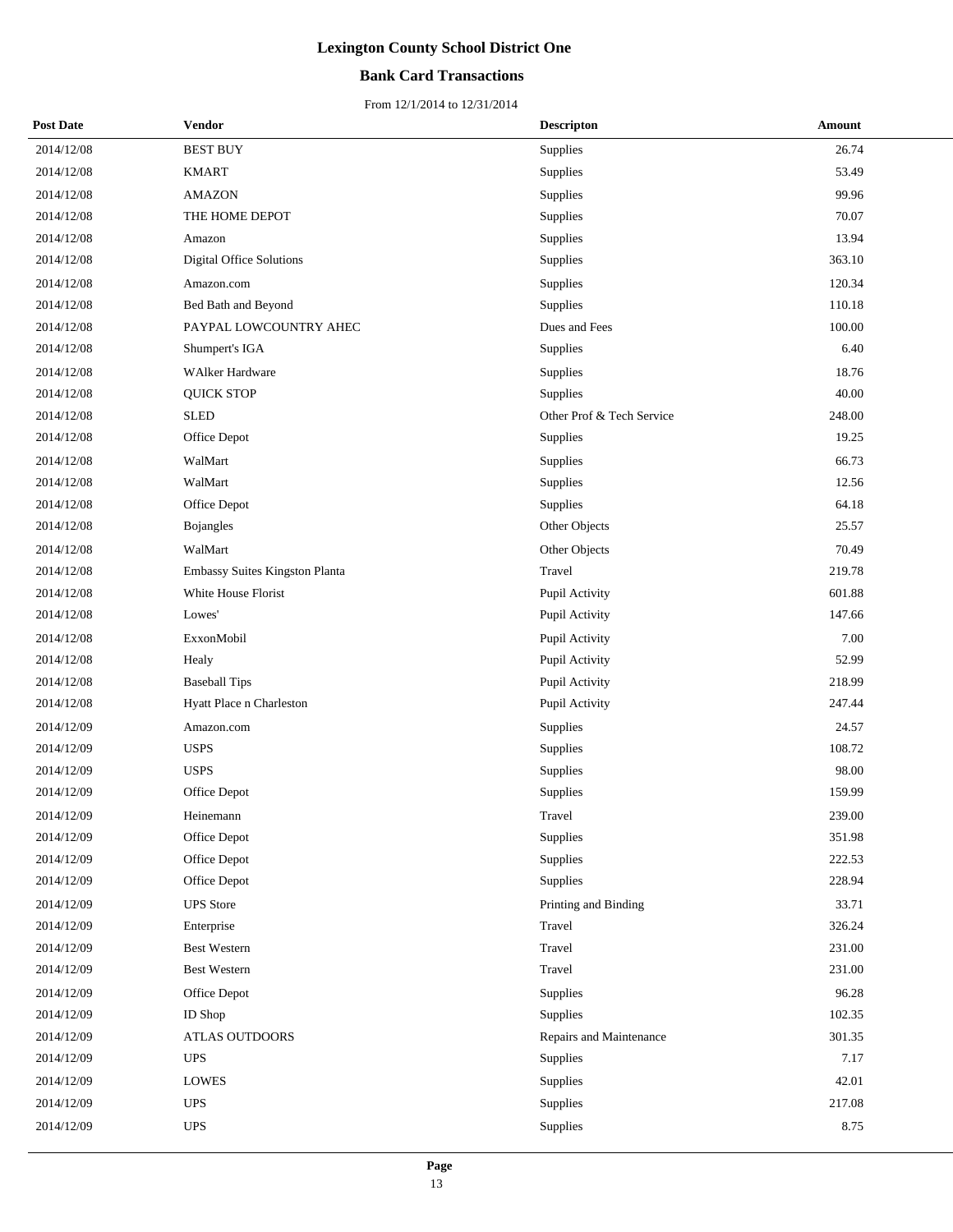## **Bank Card Transactions**

| <b>Post Date</b> | Vendor                         | <b>Descripton</b>          | Amount   |
|------------------|--------------------------------|----------------------------|----------|
| 2014/12/09       | TRUE VALUE                     | Supplies                   | 16.86    |
| 2014/12/09       | Lowe's                         | Supplies                   | 123.01   |
| 2014/12/09       | MHE Mcgraw Hill                | Supplies                   | 226.89   |
| 2014/12/09       | COMPUTER DESIGN SERVICE        | Printing and Binding       | 258.94   |
| 2014/12/09       | COMPUTER DESIGN SERVICE        | Printing and Binding       | 129.47   |
| 2014/12/09       | <b>USPS</b>                    | Supplies                   | 196.00   |
| 2014/12/09       | WalMart                        | Supplies                   | 66.32    |
| 2014/12/09       | The Guidance Group Inc         | Supplies                   | 103.60   |
| 2014/12/09       | WalMart                        | Supplies                   | 35.85    |
| 2014/12/09       | Youthlight                     | Supplies                   | 39.00    |
| 2014/12/09       | Food Lion                      | Supplies                   | 34.86    |
| 2014/12/09       | Wal-Mart                       | Supplies                   | 32.67    |
| 2014/12/09       | Office Depot                   | Supplies                   | 26.05    |
| 2014/12/09       | Office Depot                   | Supplies                   | 27.25    |
| 2014/12/09       | <b>USPS</b>                    | Supplies                   | 6.49     |
| 2014/12/09       | Staples.com                    | Supplies                   | 334.96   |
| 2014/12/09       | Assn for Supervision & Curricu | Dues and Fees              | 89.00    |
| 2014/12/09       | EREPLACEMENT PARTS.COM         | Supplies                   | 31.71    |
| 2014/12/09       | Three Fountains Ace            | Supplies                   | 34.42    |
| 2014/12/09       | Lowes                          | Supplies                   | 12.13    |
| 2014/12/09       | Three Fountains Ace            | Supplies                   | 11.20    |
| 2014/12/09       | Lowes                          | Supplies                   | 26.73    |
| 2014/12/09       | Hobby Lobby                    | Supplies                   | 22.41    |
| 2014/12/09       | Three Fountains Ace            | Supplies                   | 12.84    |
| 2014/12/09       | Lowes                          | Supplies                   | $-12.13$ |
| 2014/12/09       | Pitt Stop/Exxon Mobile         | Supplies                   | 71.47    |
| 2014/12/09       | Kmart                          | Supplies                   | 117.64   |
| 2014/12/09       | Walker Hardware                | Supplies                   | 13.77    |
| 2014/12/09       | Country Cupboard               | Supplies                   | 25.30    |
| 2014/12/09       | Dollar General                 | Supplies                   | 14.98    |
| 2014/12/09       | Walker Hardware                | Supplies                   | 32.47    |
| 2014/12/09       | Murphy Express                 | Supplies                   | 33.18    |
| 2014/12/09       | My projectors Lamps            | Supplies                   | 272.98   |
| 2014/12/09       | Office Depot                   | Supplies                   | 127.76   |
| 2014/12/09       | Office Depot                   | <b>Technology Supplies</b> | 320.99   |
| 2014/12/09       | Scholastic                     | Supplies                   | 20.99    |
| 2014/12/09       | Amazon.com                     | Supplies                   | 112.73   |
| 2014/12/09       | TeachersPayTeachers            | <b>Technology Supplies</b> | 176.23   |
| 2014/12/09       | TeachersPayTeachers            | <b>Technology Supplies</b> | 15.75    |
| 2014/12/09       | TeachersPayTeachers            | <b>Technology Supplies</b> | 133.04   |
| 2014/12/09       | TeachersPayTeachers            | <b>Technology Supplies</b> | 38.00    |
| 2014/12/09       | PES Cafeteria                  | Supplies                   | 126.55   |
| 2014/12/09       | Walmart                        | Supplies                   | 133.38   |
| 2014/12/09       | Walmart                        | Supplies                   | 86.21    |
| 2014/12/09       | <b>Embassy Suites</b>          | Travel                     | 416.25   |
|                  |                                |                            |          |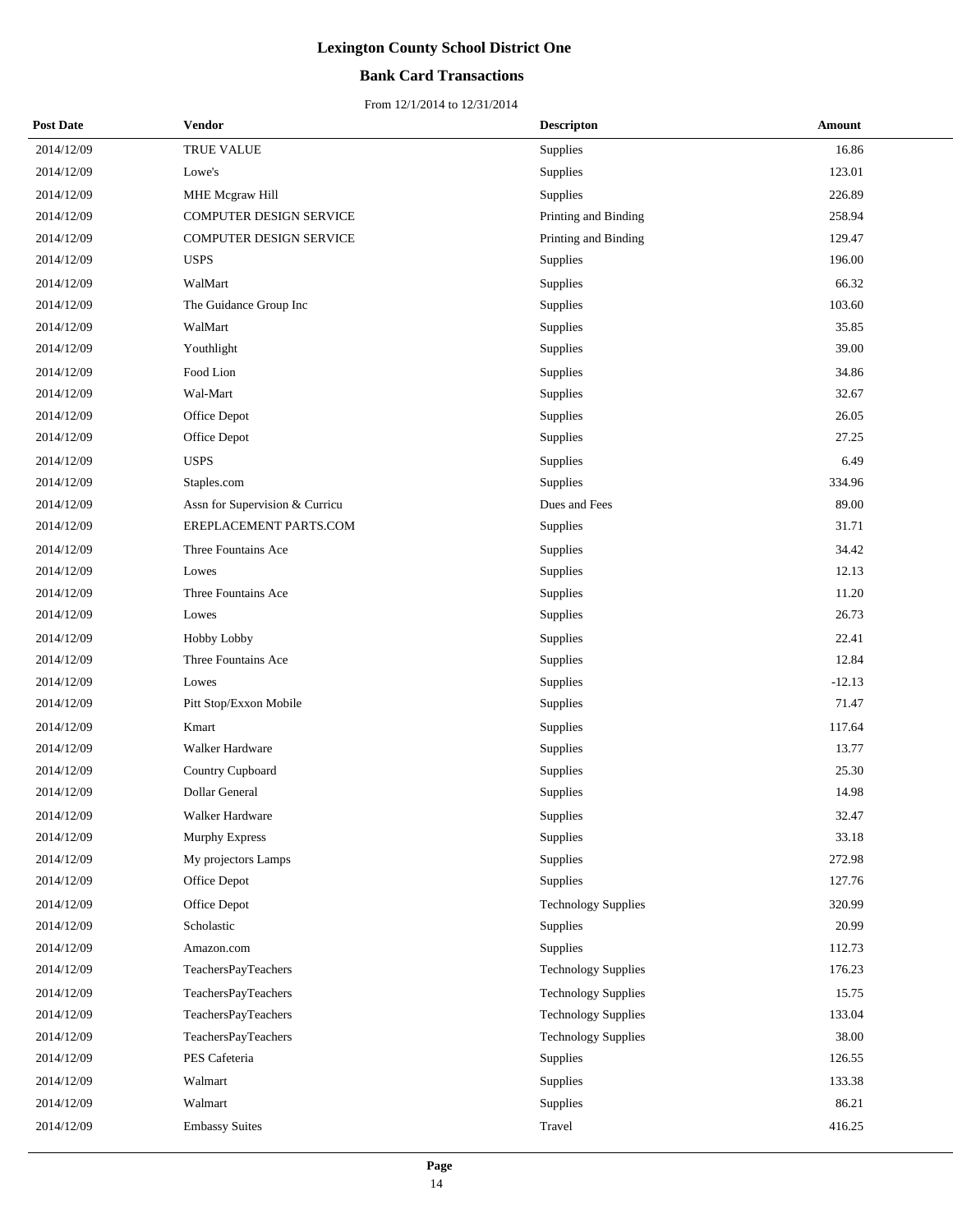## **Bank Card Transactions**

| <b>Post Date</b> | Vendor                         | <b>Descripton</b>         | <b>Amount</b> |
|------------------|--------------------------------|---------------------------|---------------|
| 2014/12/09       | <b>Embassy Suites</b>          | Travel                    | 416.25        |
| 2014/12/09       | <b>Embassy Suites</b>          | Travel                    | 115.15        |
| 2014/12/09       | Amazon.com                     | Supplies                  | 253.70        |
| 2014/12/09       | Walmart                        | Supplies                  | 106.04        |
| 2014/12/09       | Walmart                        | Supplies                  | 35.75         |
| 2014/12/09       | Hobby Lobby                    | Supplies                  | 130.59        |
| 2014/12/09       | Target                         | Pupil Activity            | 110.14        |
| 2014/12/09       | WalMart                        | Pupil Activity            | 220.05        |
| 2014/12/09       | WALMART                        | Pupil Activity            | 60.79         |
| 2014/12/09       | PUBLIX                         | Pupil Activity            | 14.85         |
| 2014/12/09       | <b>FOOD LION</b>               | Pupil Activity            | 61.95         |
| 2014/12/09       | <b>PUBLIX</b>                  | Pupil Activity            | 78.52         |
| 2014/12/09       | WALMART                        | Pupil Activity            | 39.21         |
| 2014/12/09       | <b>UNIVERSAL</b>               | Pupil Activity            | 159.35        |
| 2014/12/09       | <b>PUBLIX</b>                  | Pupil Activity            | 79.91         |
| 2014/12/09       | <b>WALMART</b>                 | Pupil Activity            | 65.90         |
| 2014/12/09       | <b>NASCO</b>                   | Pupil Activity            | 201.20        |
| 2014/12/09       | <b>Dollar General</b>          | Pupil Activity            | 25.00         |
| 2014/12/09       | Target                         | Pupil Activity            | 20.33         |
| 2014/12/09       | Wal-Mart                       | Pupil Activity            | 25.86         |
| 2014/12/09       | Wal-Mart                       | Pupil Activity            | 55.42         |
| 2014/12/09       | Office Depot                   | Pupil Activity            | 42.78         |
| 2014/12/09       | Wal-Mart                       | Pupil Activity            | 36.34         |
| 2014/12/09       | Kmart                          | Pupil Activity            | 211.74        |
| 2014/12/09       | Party City                     | Pupil Activity            | 136.70        |
| 2014/12/09       | Uniforms by Sharon             | Pupil Activity            | 155.84        |
| 2014/12/09       | Dance Wear Solutions           | Pupil Activity            | 301.87        |
| 2014/12/09       | Walmart                        | Pupil Activity            | 43.96         |
| 2014/12/09       | Papa Johns                     | Pupil Activity            | 87.36         |
| 2014/12/09       | Dollar General                 | Supplies                  | 14.00         |
| 2014/12/09       | Walmart                        | Other Objects             | 76.88         |
| 2014/12/11       | Fireplace, Inc.                | Software Renewal/Agreemen | 39.00         |
| 2014/12/11       | Wal-Mart.com                   | Supplies                  | 52.60         |
| 2014/12/11       | Michael's                      | Supplies                  | 89.79         |
| 2014/12/11       | Lowe's                         | Supplies                  | 24.13         |
| 2014/12/11       | Office Depot                   | Supplies                  | 115.23        |
| 2014/12/11       | <b>USC</b>                     | Travel                    | 50.00         |
| 2014/12/11       | <b>SCAEA</b>                   | Travel                    | 147.00        |
| 2014/12/11       | Hampton Inn                    | Travel                    | 119.95        |
| 2014/12/11       | SC Council of Teachers of Math | Travel                    | 127.00        |
| 2014/12/11       | SC Council of Teachers of Math | Travel                    | 127.00        |
| 2014/12/11       | Walmart                        | Supplies                  | 185.07        |
| 2014/12/11       | Lowe's                         | Supplies                  | 124.87        |
| 2014/12/11       | Office Depot                   | Supplies                  | 22.44         |
| 2014/12/11       | Hilton Palacio                 | Travel                    | 261.52        |
|                  |                                |                           |               |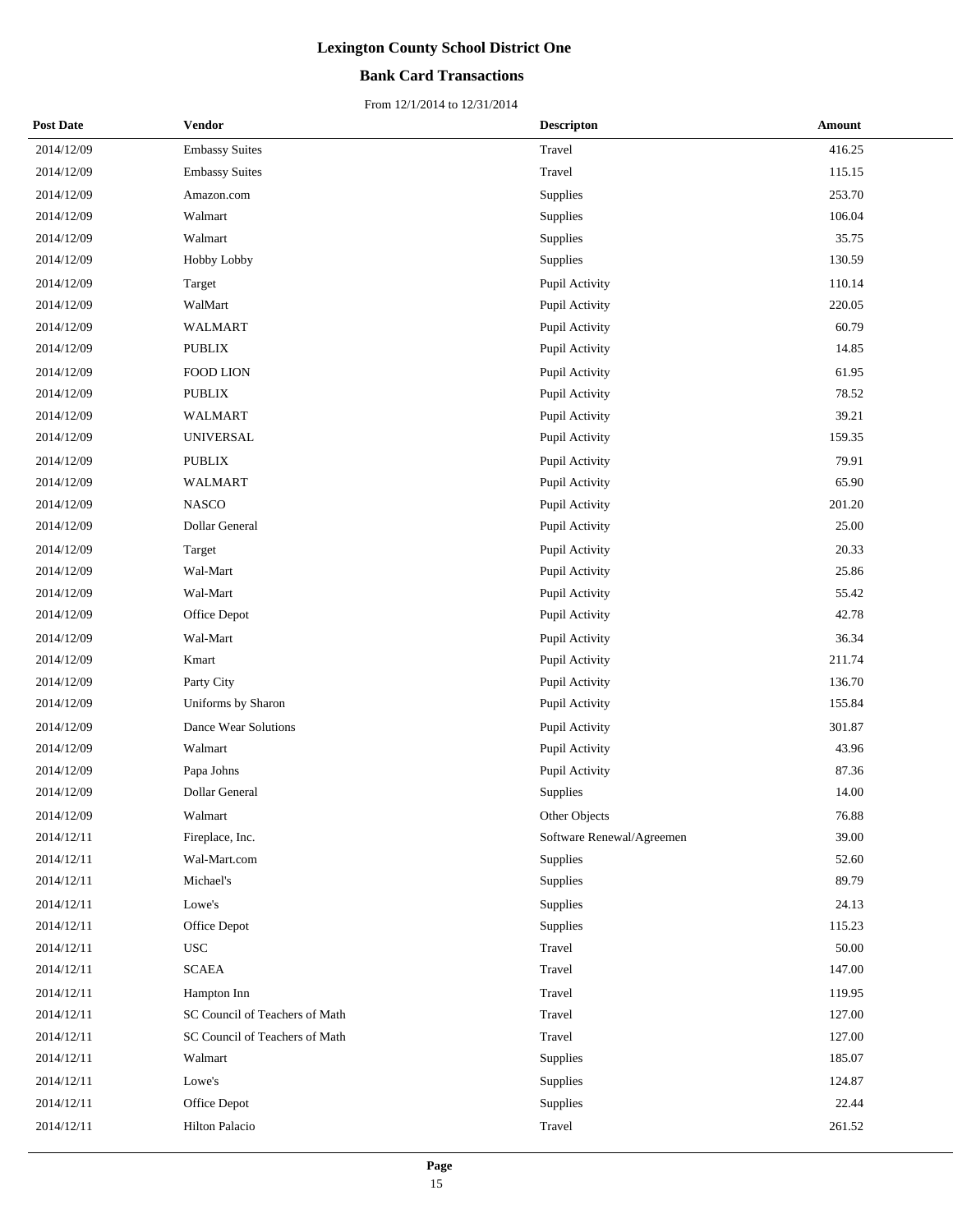## **Bank Card Transactions**

| <b>Post Date</b> | Vendor                                | <b>Descripton</b>    | Amount   |
|------------------|---------------------------------------|----------------------|----------|
| 2014/12/11       | Palacio Del Rio Hilton                | Travel               | 1,046.08 |
| 2014/12/11       | Office Depot                          | Supplies             | 38.99    |
| 2014/12/11       | BiLo                                  | Supplies             | 26.23    |
| 2014/12/11       | Amazon                                | Supplies             | 75.30    |
| 2014/12/11       | <b>International Reading Associat</b> | Dues and Fees        | 69.00    |
| 2014/12/11       | Blocklighting.com                     | Supplies-Maintenace  | 118.46   |
| 2014/12/11       | True Value                            | Supplies-Maintenace  | 224.70   |
| 2014/12/11       | True Value                            | Supplies-Maintenace  | 9.62     |
| 2014/12/11       | Goodbuyguys.com                       | Supplies-Maintenace  | 207.77   |
| 2014/12/11       | <b>Murphy Express</b>                 | Supplies             | 28.85    |
| 2014/12/11       | Dodge Learning Resources              | Supplies             | 67.39    |
| 2014/12/11       | Office Depot                          | Supplies             | 235.19   |
| 2014/12/11       | <b>Buck's Pizza</b>                   | Supplies             | 54.54    |
| 2014/12/11       | Lowe's                                | Supplies             | 59.85    |
| 2014/12/11       | <b>Buck's Pizza</b>                   | Supplies             | 69.51    |
| 2014/12/11       | Barnes & Noble                        | Supplies             | 52.06    |
| 2014/12/11       | Sheraton Hotel Boston                 | Travel               | 817.17   |
| 2014/12/11       | Sheraton Hotel Boston                 | Travel               | 817.17   |
| 2014/12/11       | Sheraton Hotel Boston                 | Travel               | 817.17   |
| 2014/12/11       | WIX.com                               | Pupil Activity       | 194.00   |
| 2014/12/11       | Hobby Lobby                           | Pupil Activity       | 139.49   |
| 2014/12/11       | Intuit Quickbooks                     | Pupil Activity       | 311.77   |
| 2014/12/11       | Walmart                               | Pupil Activity       | 102.00   |
| 2014/12/11       | <b>Staples</b>                        | Pupil Activity       | 42.27    |
| 2014/12/11       | Party City                            | Pupil Activity       | 80.04    |
| 2014/12/11       | Tim's Touch                           | Pupil Activity       | 64.20    |
| 2014/12/11       | Party City                            | Pupil Activity       | 88.76    |
| 2014/12/11       | Wal-Mart                              | Pupil Activity       | 67.13    |
| 2014/12/11       | Amazon.com                            | Pupil Activity       | 26.95    |
| 2014/12/15       | Amazon                                | Supplies             | 34.65    |
| 2014/12/15       | Lakeshore Learning                    | Supplies             | 121.95   |
| 2014/12/15       | <b>SuperDuper Publications</b>        | Supplies             | 39.55    |
| 2014/12/15       | <b>USPS</b>                           | Printing and Binding | 6.49     |
| 2014/12/15       | <b>USPS</b>                           | Printing and Binding | 3.17     |
| 2014/12/15       | amazon                                | Supplies             | 247.19   |
| 2014/12/15       | columbia flags                        | Supplies             | 66.25    |
| 2014/12/15       | Amazon                                | Supplies             | 21.88    |
| 2014/12/15       | tractor supply                        | Supplies             | 85.59    |
| 2014/12/15       | the home depot                        | Supplies             | 22.40    |
| 2014/12/15       | columbia flags                        | Supplies             | 477.24   |
| 2014/12/15       | ASCD                                  | Dues and Fees        | 89.00    |
| 2014/12/15       | Amazon                                | Supplies             | 16.50    |
| 2014/12/15       | Amazon                                | Supplies             | 18.86    |
| 2014/12/15       | Walgreens                             | Supplies             | 42.78    |
| 2014/12/15       | Walmart                               | Supplies             | 27.05    |
|                  |                                       |                      |          |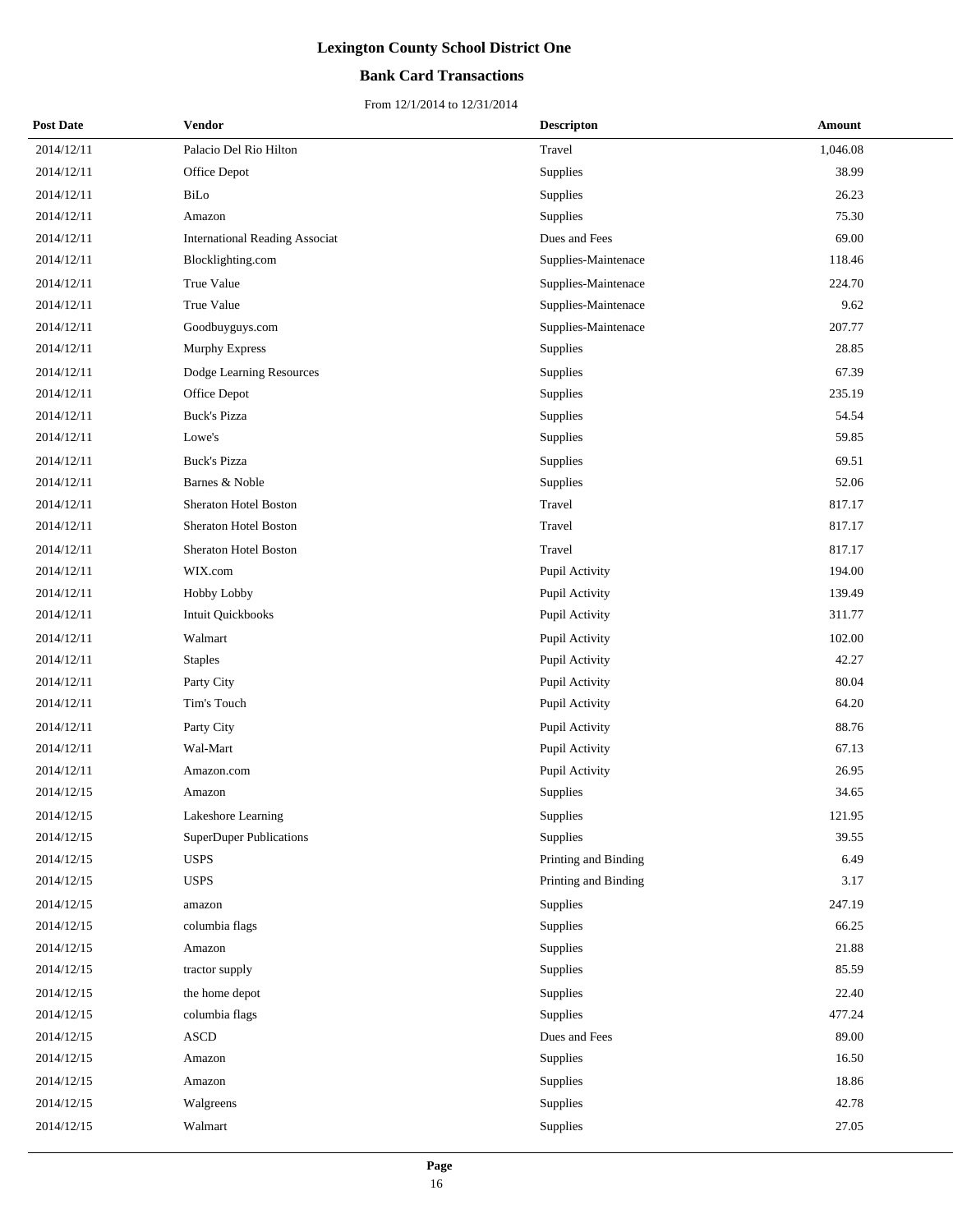## **Bank Card Transactions**

| <b>Post Date</b> | <b>Vendor</b>      | <b>Descripton</b> | Amount |
|------------------|--------------------|-------------------|--------|
| 2014/12/15       | The Home Depot     | <b>Supplies</b>   | 2.97   |
| 2014/12/15       | Amazon             | Supplies          | 49.95  |
| 2014/12/15       | School Health      | Supplies          | 203.33 |
| 2014/12/15       | Greenwoodheinemann | Supplies          | 300.14 |
| 2014/12/15       | Walmart            | Supplies          | 118.15 |
| 2014/12/15       | Lowe's             | Supplies          | 53.93  |
| 2014/12/15       | walmart            | Supplies          | 7.32   |
| 2014/12/15       | the home depot     | Supplies          | 10.68  |
| 2014/12/15       | sears              | Supplies          | 37.44  |
| 2014/12/15       | the home depot     | Supplies          | 27.72  |
| 2014/12/15       | Lowes              | Supplies          | 282.07 |
| 2014/12/15       | Exxon Pitt Stop    | Supplies          | 43.85  |
| 2014/12/15       | Walmart            | Supplies          | 14.79  |
| 2014/12/15       | Sherwin Williams   | Supplies          | 19.57  |
| 2014/12/15       | Walmart            | Supplies          | 14.90  |
| 2014/12/15       | Amazon             | Supplies          | 16.47  |
| 2014/12/15       | Walmart            | Supplies          | 45.17  |
| 2014/12/15       | publix             | Supplies          | 30.83  |
| 2014/12/15       | usairways          | Travel            | 25.00  |
| 2014/12/15       | broadway cab       | Travel            | 47.04  |
| 2014/12/15       | target             | Pupil Activity    | 101.26 |
| 2014/12/15       | cvs                | Pupil Activity    | 19.98  |
| 2014/12/15       | walmart            | Pupil Activity    | 90.00  |
| 2014/12/15       | amazon             | Pupil Activity    | 52.34  |
| 2014/12/15       | walmart            | Pupil Activity    | 165.05 |
| 2014/12/15       | target             | Pupil Activity    | 29.72  |
| 2014/12/15       | Amazon             | Pupil Activity    | 38.13  |
| 2014/12/15       | Food Lion          | Pupil Activity    | 12.69  |
| 2014/12/15       | Ross               | Pupil Activity    | 23.51  |
| 2014/12/15       | Amazon             | Pupil Activity    | 18.87  |
| 2014/12/15       | Walgreens          | Pupil Activity    | 13.77  |
| 2014/12/15       | Amazon             | Pupil Activity    | 18.87  |
| 2014/12/15       | michael's          | Pupil Activity    | 78.53  |
| 2014/12/15       | k-mart             | Pupil Activity    | 27.80  |
| 2014/12/15       | walmart            | Pupil Activity    | 61.86  |
| 2014/12/15       | walmart            | Pupil Activity    | 18.78  |
| 2014/12/15       | Walmart            | Pupil Activity    | 158.82 |
| 2014/12/15       | amazon             | Pupil Activity    | 36.95  |
| 2014/12/15       | michael's          | Pupil Activity    | 170.44 |
| 2014/12/15       | The Home Depot     | Pupil Activity    | 81.49  |
| 2014/12/15       | the home depot     | Pupil Activity    | 89.65  |
| 2014/12/15       | Amazon marketplace | Pupil Activity    | 35.94  |
| 2014/12/15       | mathcounts         | Pupil Activity    | 190.00 |
| 2014/12/15       | Walmart            | Pupil Activity    | 73.40  |
| 2014/12/15       | walmart            | Pupil Activity    | 39.20  |
|                  |                    |                   |        |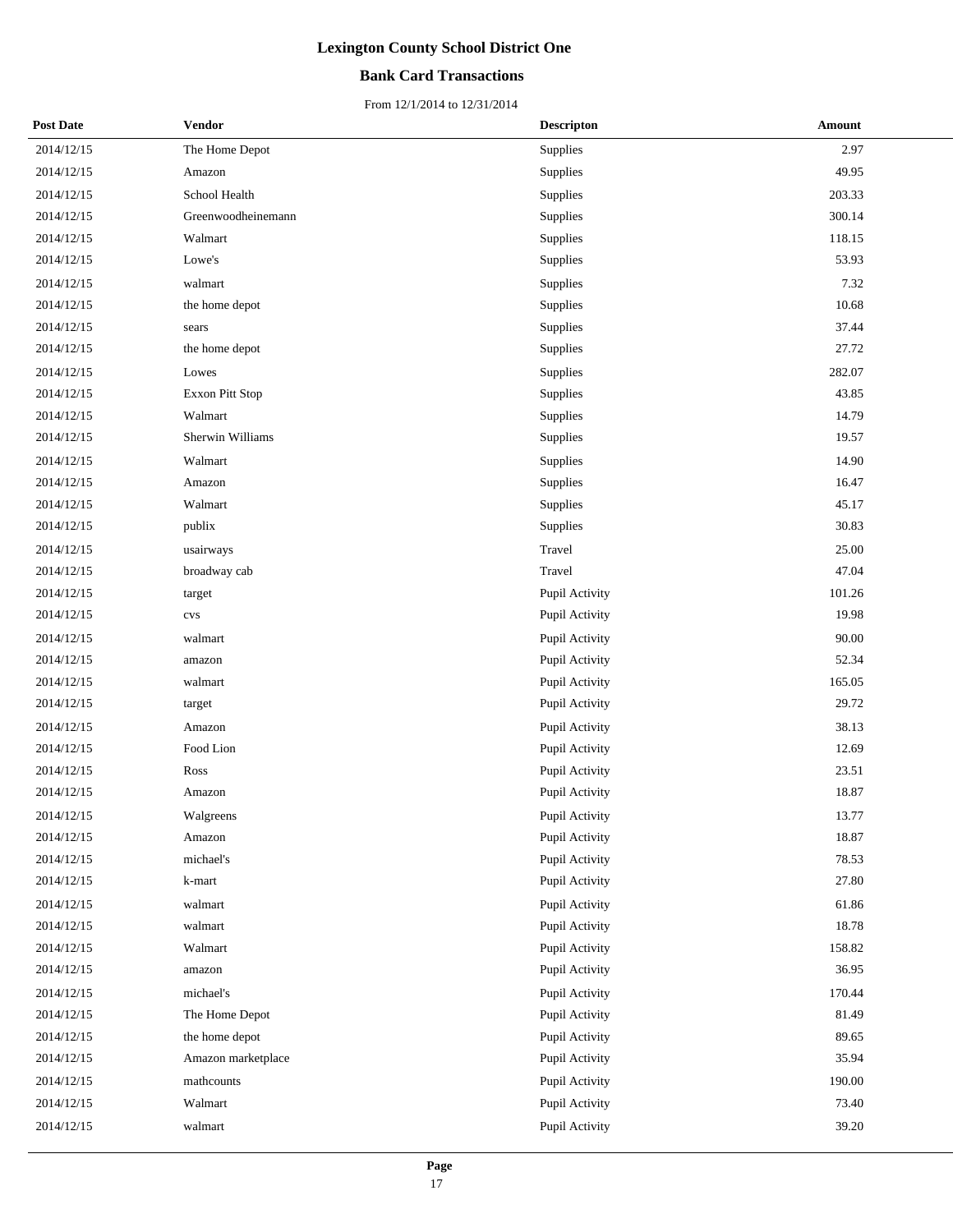### **Bank Card Transactions**

| <b>Post Date</b> | <b>Vendor</b>          | <b>Descripton</b>                    | Amount |
|------------------|------------------------|--------------------------------------|--------|
| 2014/12/15       | walmart                | Pupil Activity                       | 42.54  |
| 2014/12/15       | walmart                | Pupil Activity                       | 16.27  |
| 2014/12/15       | shiffler               | Pupil Activity                       | 42.73  |
| 2014/12/15       | usps                   | Pupil Activity                       | 30.55  |
| 2014/12/15       | Parkers of Lexington   | Pupil Activity                       | 316.83 |
| 2014/12/15       | walmart                | Pupil Activity                       | 31.02  |
| 2014/12/15       | walmart                | Pupil Activity                       | 99.41  |
| 2014/12/15       | kroger                 | Pupil Activity                       | 16.72  |
| 2014/12/15       | Amazon                 | Supplies                             | 56.49  |
| 2014/12/15       | Maker Shed             | Supplies                             | 40.58  |
| 2014/12/15       | Amazon                 | Supplies                             | 99.99  |
| 2014/12/15       | Amazon                 | <b>Supplies</b>                      | 197.98 |
| 2014/12/15       | Madedo                 | Supplies                             | 140.00 |
| 2014/12/15       | Amazon                 | Supplies                             | 99.99  |
| 2014/12/15       | Amazon                 | Supplies                             | 99.99  |
| 2014/12/15       | Amazon                 | <b>Supplies</b>                      | 164.76 |
| 2014/12/17       | Walmart                | Supplies                             | 45.33  |
| 2014/12/17       | Walmart                | Supplies                             | 138.78 |
| 2014/12/17       | Walmart                | Supplies                             | 12.75  |
| 2014/12/17       | Dollar Tree            | Supplies                             | 18.36  |
| 2014/12/17       | <b>Amazon Services</b> | Technology Supplies-Immersion        | 9.99   |
| 2014/12/17       | <b>Amazon Services</b> | Technology Supplies-Immersion        | 9.99   |
| 2014/12/17       | <b>Amazon Services</b> | Technology Supplies-Immersion        | 9.99   |
| 2014/12/17       | <b>Amazon Services</b> | Technology Supplies-Immersion        | 9.99   |
| 2014/12/17       | <b>Amazon Services</b> | Technology Supplies-Immersion        | 9.99   |
| 2014/12/17       | <b>Amazon Services</b> | Technology Supplies-Immersion        | 9.99   |
| 2014/12/17       | <b>Amazon Services</b> | Technology Supplies-Immersion        | 9.99   |
| 2014/12/17       | <b>Amazon Services</b> | Technology Supplies-Immersion        | 9.99   |
| 2014/12/17       | <b>Amazon Services</b> | Technology Supplies-Immersion        | 9.99   |
| 2014/12/17       | Amazon Services-       | Technology Supplies-Immersion        | 9.99   |
| 2014/12/17       | <b>Amazon Services</b> | Technology Supplies-Immersion        | 9.99   |
| 2014/12/17       | <b>Amazon Services</b> | Technology Supplies-Immersion        | 9.99   |
| 2014/12/17       | <b>Amazon Services</b> | <b>Technology Supplies-Immersion</b> | 9.99   |
| 2014/12/17       | <b>Amazon Services</b> | Technology Supplies-Immersion        | 9.99   |
| 2014/12/17       | <b>Staples</b>         | Technology Supplies-Immersion        | 29.06  |
| 2014/12/17       | <b>Amazon Services</b> | Technology Supplies-Immersion        | 9.99   |
| 2014/12/17       | <b>Amazon Services</b> | Technology Supplies-Immersion        | 9.99   |
| 2014/12/17       | Amazon Services-       | Technology Supplies-Immersion        | 9.99   |
| 2014/12/17       | OFFICE DEPOT           | Supplies                             | 416.24 |
| 2014/12/17       | <b>AMAZON</b>          | <b>Supplies</b>                      | 129.98 |
| 2014/12/17       | OFFICE DEPOT           | Supplies                             | 117.43 |
| 2014/12/17       | <b>AMAZON</b>          | Supplies                             | 7.99   |
| 2014/12/17       | Lexingto MPO           | Supplies                             | 147.00 |
| 2014/12/17       | Lowes                  | Supplies                             | 21.37  |
| 2014/12/17       | Walmart                | Supplies                             | 34.37  |
|                  |                        |                                      |        |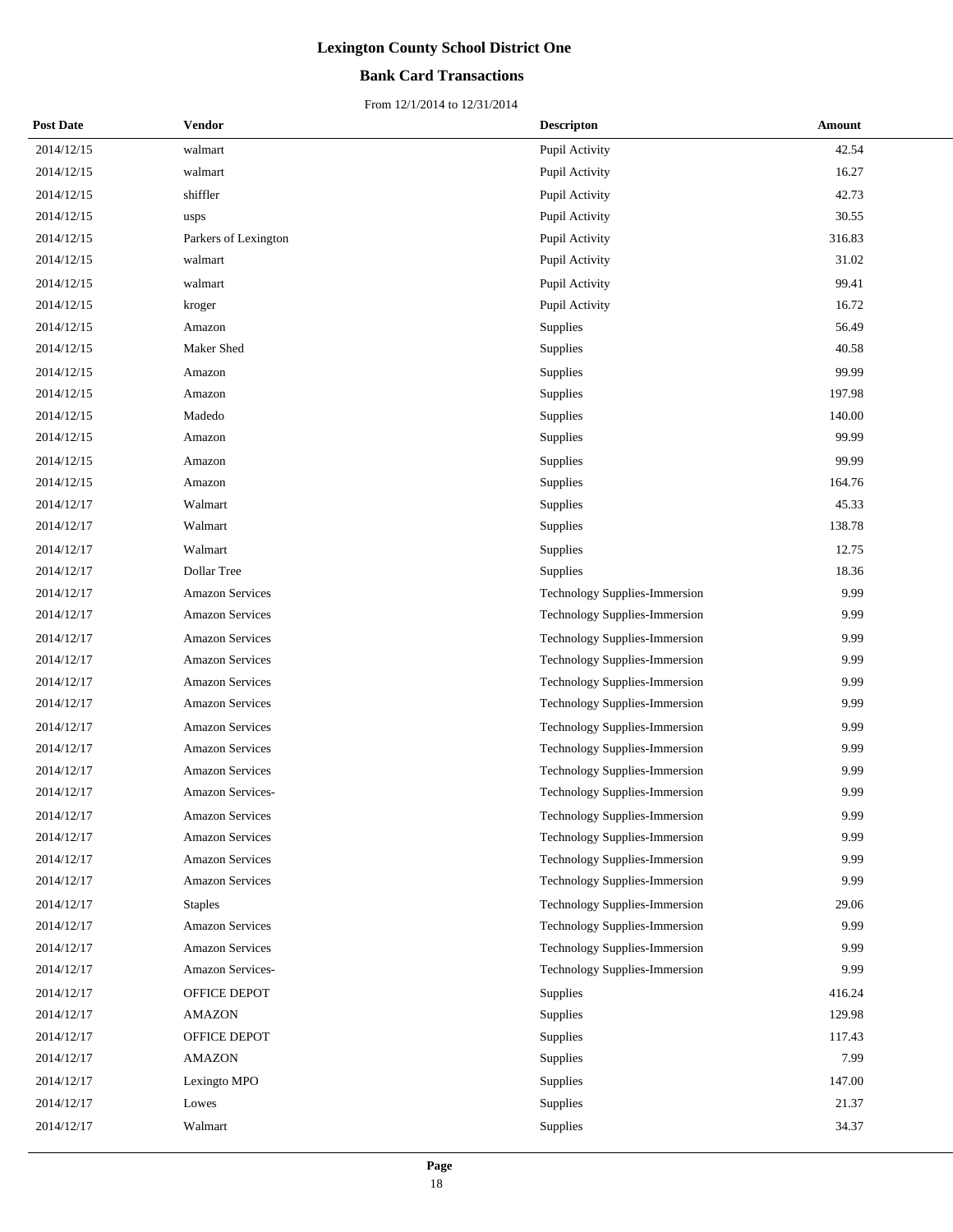## **Bank Card Transactions**

| <b>Post Date</b> | Vendor                          | <b>Descripton</b>         | Amount   |
|------------------|---------------------------------|---------------------------|----------|
| 2014/12/17       | Home Goods                      | Supplies                  | 260.87   |
| 2014/12/17       | Lowes                           | Supplies                  | $-21.37$ |
| 2014/12/17       | Michaels                        | Supplies                  | 71.56    |
| 2014/12/17       | Bevs Garden Art                 | Supplies                  | 10.80    |
| 2014/12/17       | Pier I                          | Supplies                  | 48.04    |
| 2014/12/17       | Michaels                        | Supplies                  | 49.99    |
| 2014/12/17       | Arnolds From the Heart          | Supplies                  | 27.00    |
| 2014/12/17       | party City                      | Supplies                  | 30.44    |
| 2014/12/17       | Bed Bath and Beyond             | Supplies                  | 111.27   |
| 2014/12/17       | <b>Barnes</b> and Noble         | Supplies                  | 41.49    |
| 2014/12/17       | McGraw Hill Education           | Supplies                  | 129.60   |
| 2014/12/17       | <b>ASCA</b>                     | Software Renewal/Agreemen | 99.00    |
| 2014/12/17       | SCHOLASTIC BOOK FAIR            | Supplies                  | 142.42   |
| 2014/12/17       | <b>TARGET</b>                   | Supplies                  | 20.31    |
| 2014/12/17       | Michaels                        | Supplies                  | 103.53   |
| 2014/12/17       | Amazon.Com                      | Supplies                  | 154.96   |
| 2014/12/17       | Amazon,com                      | Supplies                  | 131.96   |
| 2014/12/17       | <b>USPS Gilbert Post Office</b> | Supplies                  | 147.00   |
| 2014/12/17       | HYATT HOTELS BALTIMORE BALTIMO  | Travel                    | 654.90   |
| 2014/12/17       | HYATT HOTELS BALTIMORE BALTIMO  | Travel                    | 654.90   |
| 2014/12/17       | USAIRWAY 0377502085895 NEW YOR  | Travel                    | 561.19   |
| 2014/12/17       | HILTON HOTELS MYRTLE MYRTLE BE  | Travel                    | 248.64   |
| 2014/12/17       | HILTON HOTELS MYRTLE MYRTLE BE  | Travel                    | 248.64   |
| 2014/12/17       | CHEAPOAIR.COM AIR CHEAPOAIR.CO  | Travel                    | 10.00    |
| 2014/12/17       | SUPERSHUTTLE EXECUCARBWI 800-2  | Travel                    | 60.00    |
| 2014/12/17       | HILTON HOTELS MYRTLE MYRTLE BE  | Travel                    | 124.32   |
| 2014/12/17       | SUPERSHUTTLE EXECUCARBWI 800-2  | Travel                    | 30.00    |
| 2014/12/17       | HILTON HOTELS MYRTLE MYRTLE BE  | Travel                    | 248.64   |
| 2014/12/17       | MARRIOTT RESORT MYRTLE BC MYRT  | Travel                    | 263.42   |
| 2014/12/17       | Stop N Shop                     | Supplies                  | 39.84    |
| 2014/12/17       | Ed Smith Lumber                 | Supplies                  | 33.32    |
| 2014/12/17       | Derrick's Service Center        | Supplies                  | 28.00    |
| 2014/12/17       | Ed Smith Lumber                 | Supplies                  | 5.34     |
| 2014/12/17       | Ed Smith Lumber                 | Supplies                  | 15.63    |
| 2014/12/17       | <b>LOWES</b>                    | Supplies                  | 8.26     |
| 2014/12/17       | MURPHY EXPRESS                  | Supplies                  | 30.75    |
| 2014/12/17       | Woodleys                        | Supplies                  | 679.67   |
| 2014/12/17       | Seven Oaks                      | Supplies                  | 119.80   |
| 2014/12/17       | Home Depot                      | Supplies                  | 277.13   |
| 2014/12/17       | Home Depot-                     | Supplies                  | 33.60    |
| 2014/12/17       | Playgrounds                     | Supplies                  | 315.94   |
| 2014/12/17       | Lowes                           | Supplies                  | 38.43    |
| 2014/12/17       | Walmart                         | Supplies                  | 18.48    |
| 2014/12/17       | Loves                           | Supplies                  | 40.87    |
| 2014/12/17       | White House Florist             | Supplies                  | 214.00   |
|                  |                                 |                           |          |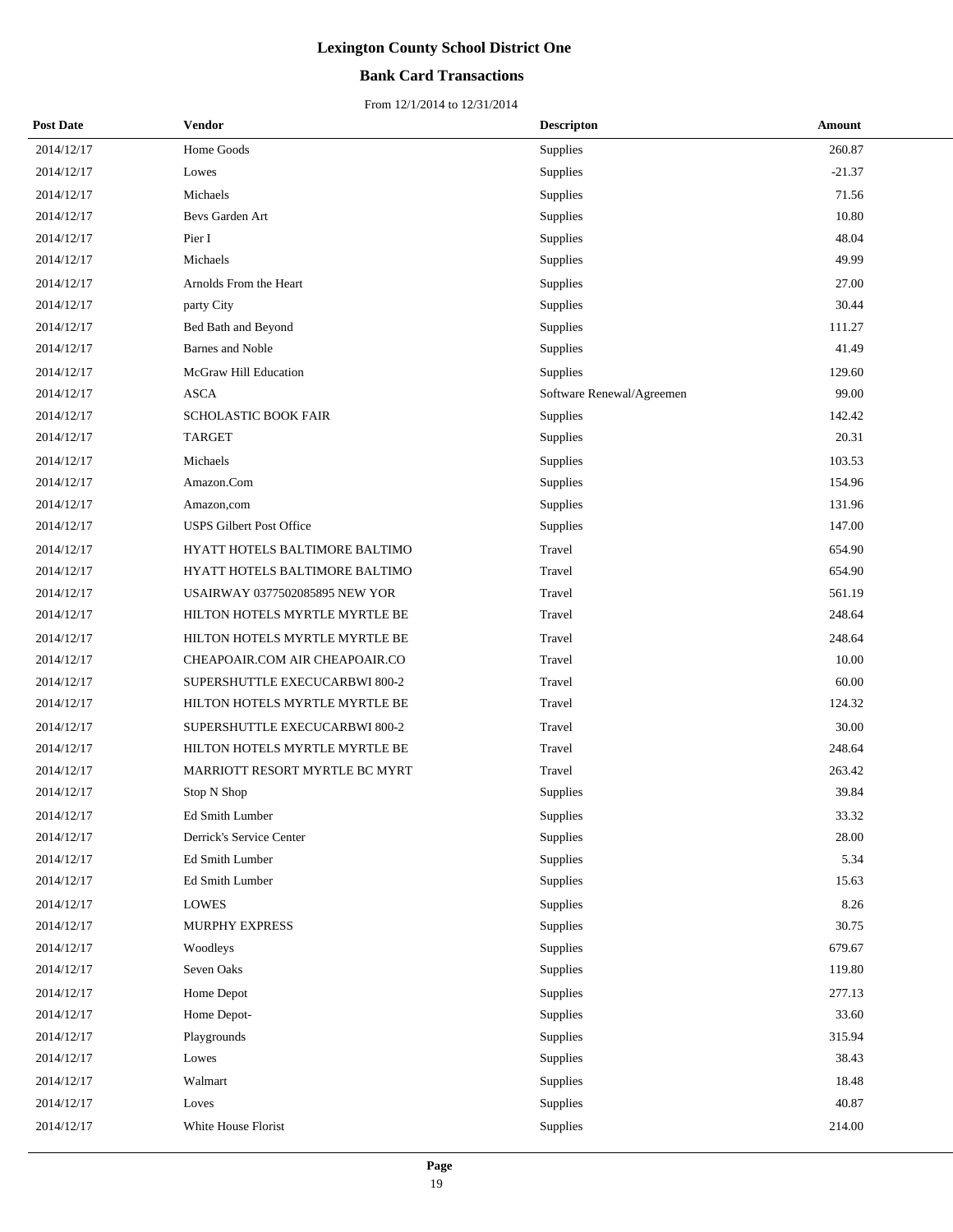## **Bank Card Transactions**

| <b>Post Date</b> | Vendor                         | <b>Descripton</b>         | <b>Amount</b> |
|------------------|--------------------------------|---------------------------|---------------|
| 2014/12/17       | Lowes                          | <b>Supplies</b>           | 22.16         |
| 2014/12/17       | <b>SLED</b>                    | Other Prof & Tech Service | 48.00         |
| 2014/12/17       | Office Depot                   | Supplies                  | 82.76         |
| 2014/12/17       | QuikStop                       | Supplies                  | 44.00         |
| 2014/12/17       | Enlows                         | Supplies                  | 35.07         |
| 2014/12/17       | <b>KMart</b>                   | Supplies                  | 14.22         |
| 2014/12/17       | Enlows                         | Supplies                  | 47.96         |
| 2014/12/17       | True Value                     | Supplies                  | 3.04          |
| 2014/12/17       | Dynamic Truck                  | Supplies                  | 265.93        |
| 2014/12/17       | Dell                           | Supplies                  | 449.33        |
| 2014/12/17       | Enlows                         | Supplies                  | 45.73         |
| 2014/12/17       | <b>SCDMV</b>                   | Supplies                  | 59.00         |
| 2014/12/17       | Enlows                         | Supplies                  | 31.35         |
| 2014/12/17       | Enlows                         | Supplies                  | 14.74         |
| 2014/12/17       | CarQuest                       | Supplies                  | 49.78         |
| 2014/12/17       | Interstate                     | Supplies                  | 661.96        |
| 2014/12/17       | Office Depot                   | Supplies                  | 65.25         |
| 2014/12/17       | <b>USPS</b>                    | Supplies                  | 6.00          |
| 2014/12/17       | CargQuest                      | Supplies                  | 74.66         |
| 2014/12/17       | Enlows                         | Supplies                  | 97.03         |
| 2014/12/17       | Enlows                         | Supplies                  | 138.23        |
| 2014/12/17       | Interstate                     | Supplies                  | 203.20        |
| 2014/12/17       | Embassy Kingston Plantation My | Travel                    | 395.97        |
| 2014/12/17       | Franklin Covey                 | Travel                    | 2,601.00      |
| 2014/12/17       | Franklin Covey                 | Supplies                  | 853.73        |
| 2014/12/17       | Amazon.Com                     | Supplies                  | 38.23         |
| 2014/12/17       | Lowe's                         | Supplies                  | 46.36         |
| 2014/12/17       | Lowe's                         | Supplies                  | 389.12        |
| 2014/12/17       | Office Depot                   | Supplies                  | 376.75        |
| 2014/12/17       | Lowe's                         | Supplies                  | 422.71        |
| 2014/12/17       | CC Dickson                     | Supplies                  | 346.12        |
| 2014/12/17       | Lowe's                         | <b>Supplies</b>           | 83.86         |
| 2014/12/17       | Food Lion                      | $\operatorname*{Food}$    | 30.76         |
| 2014/12/17       | Lowe's                         | Supplies                  | 145.62        |
| 2014/12/17       | City Electric                  | Supplies                  | 104.90        |
| 2014/12/17       | City Electric Supply           | Supplies                  | 42.53         |
| 2014/12/17       | Whaley Parts and Service       | Supplies                  | 88.28         |
| 2014/12/17       | Lowe's                         | Supplies                  | 57.76         |
| 2014/12/17       | Whaley Parts and Service       | Supplies                  | 14.98         |
| 2014/12/17       | Lowe's                         | Supplies                  | 168.34        |
| 2014/12/17       | <b>WALMART</b>                 | Pupil Activity            | 47.84         |
| 2014/12/17       | Office Depot                   | Pupil Activity            | 86.65         |
| 2014/12/17       | Columbia Flag and Banner       | Pupil Activity            | 209.64        |
| 2014/12/17       | AMAZON                         | Pupil Activity            | 54.53         |
| 2014/12/17       | ALLIED PRODUCTS-               | Pupil Activity            | 24.27         |
|                  |                                |                           |               |